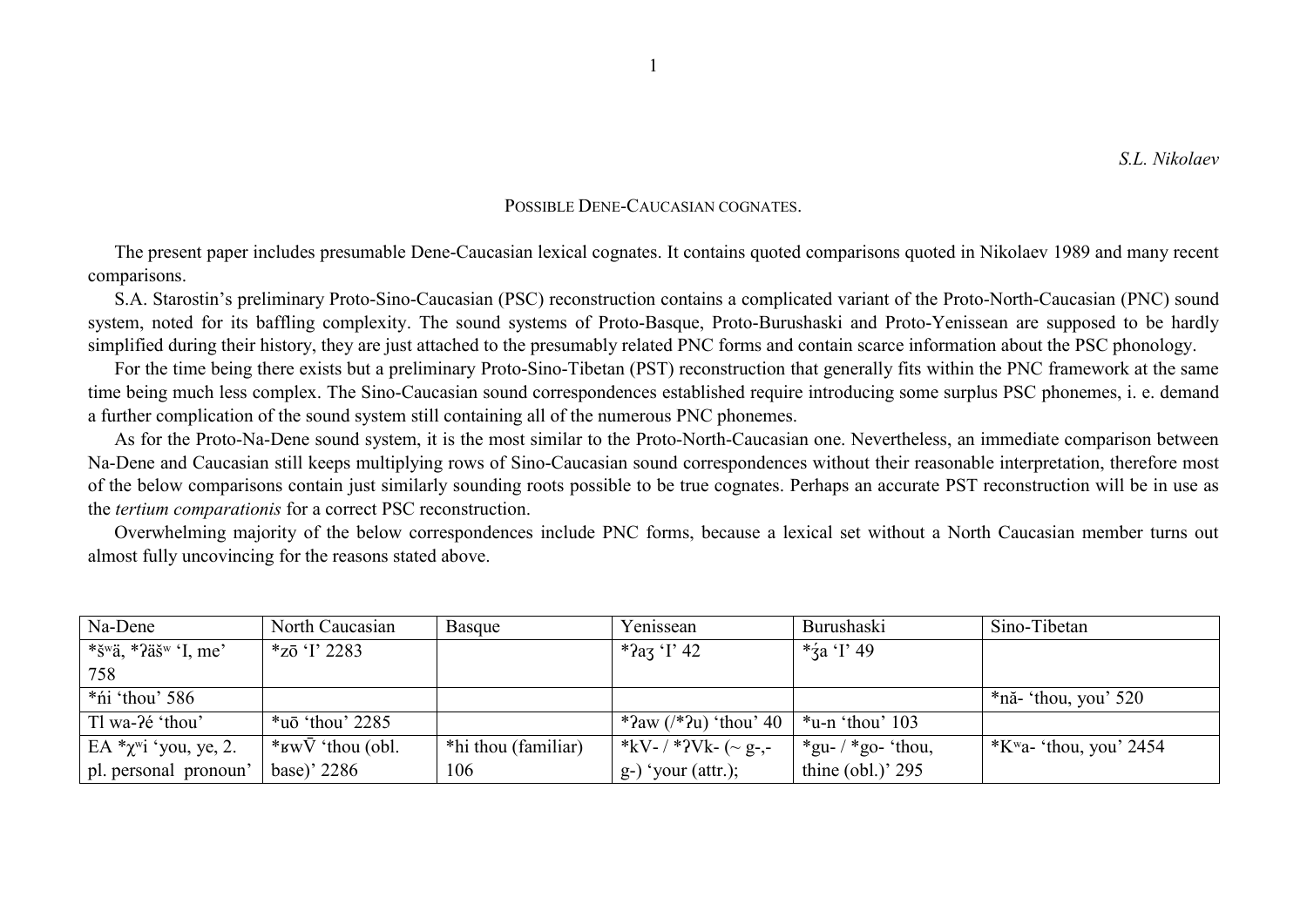| ٠<br>I |
|--------|
| I      |
| ¢      |
|        |

| 1051                                                                              |                                                        |                                           | morpheme of the 2d<br>person' 422                  |                         |                                           |
|-----------------------------------------------------------------------------------|--------------------------------------------------------|-------------------------------------------|----------------------------------------------------|-------------------------|-------------------------------------------|
| *c'i 'first' 894                                                                  | $*$ cH <sub>3</sub> 'one' 2314                         |                                           | $*$ xu-sa 'one' 815                                | *he- $^{\circ}$ one' 73 | * $?$ (~ $y$ -) 'one' 1993                |
| EA *na?- 'two' 35                                                                 | *năwši 'two' 2316                                      |                                           | $*$ xi-na 'two' 596                                |                         | $*nij$ (k-, -s, -ks) 'two' 580            |
| *di 'two' 216                                                                     | *tqHwa 'two' 2315                                      | *bi 'two' 112                             | $*$ xi-na 'two' 767                                | *-ku-m 'pair' $392$     | *KV 'two' 2760                            |
| *dAx'wE-nE 'four'<br>178                                                          | *hěmqi 'four' 2319                                     |                                           |                                                    |                         |                                           |
| *Ga 'twenty, ten'<br>1156                                                         | $*G\check{\sigma}$ 'twenty' 2326                       | *hogei 'twenty' 298                       | * $\text{Pe2k}$ (~x-) 'twenty'<br>50               |                         |                                           |
| $*_{\check{S}}'$ <sup>w</sup> i, $*_{\check{S}}'$ i<br>'interogative stem'<br>143 | * <u>ši</u> 'an interrogative<br>pronoun' 2296         |                                           |                                                    |                         |                                           |
| *da 'interrogative<br>stem' 1206                                                  | *?ādV 'interrogative<br>pronoun' 2297                  |                                           |                                                    |                         | *tŭ- 'who, interrogative<br>pronoun' 896  |
| *wə 'interrogative<br>stem, who' 860                                              |                                                        |                                           | *wi- $/*we-$<br>'interrogative<br>pronoun' 753     |                         |                                           |
| EA *χa 'interrogative<br>stem'                                                    | $*_{X}V$ 'interrogative<br>pronoun (who, what)<br>2294 |                                           | *?aj ( $\sim$ x-)<br>interrogative particle<br>950 |                         | *qhā- what, interrogative<br>pronoun 2561 |
| *ha 'demonstrative<br>stem' 325                                                   | *?ŏ 'that<br>(demonstrative<br>pronoun)' 2303          | $*ha$ , $*ha-u(r)$ 'this'<br>105          |                                                    |                         | *2a 'demonstrative pronoun'<br>2755       |
| *tE 'demonstrative<br>stem'                                                       | *tV 'that<br><i>(demonstrative)</i><br>pronoun)' 2302  |                                           |                                                    |                         |                                           |
| *wi 'demonstrative<br>stem' 865                                                   | * $u \sim$ *hu)<br>'demonstrative                      | *hori 'that (mesial)'<br>102, *hura 'that |                                                    |                         |                                           |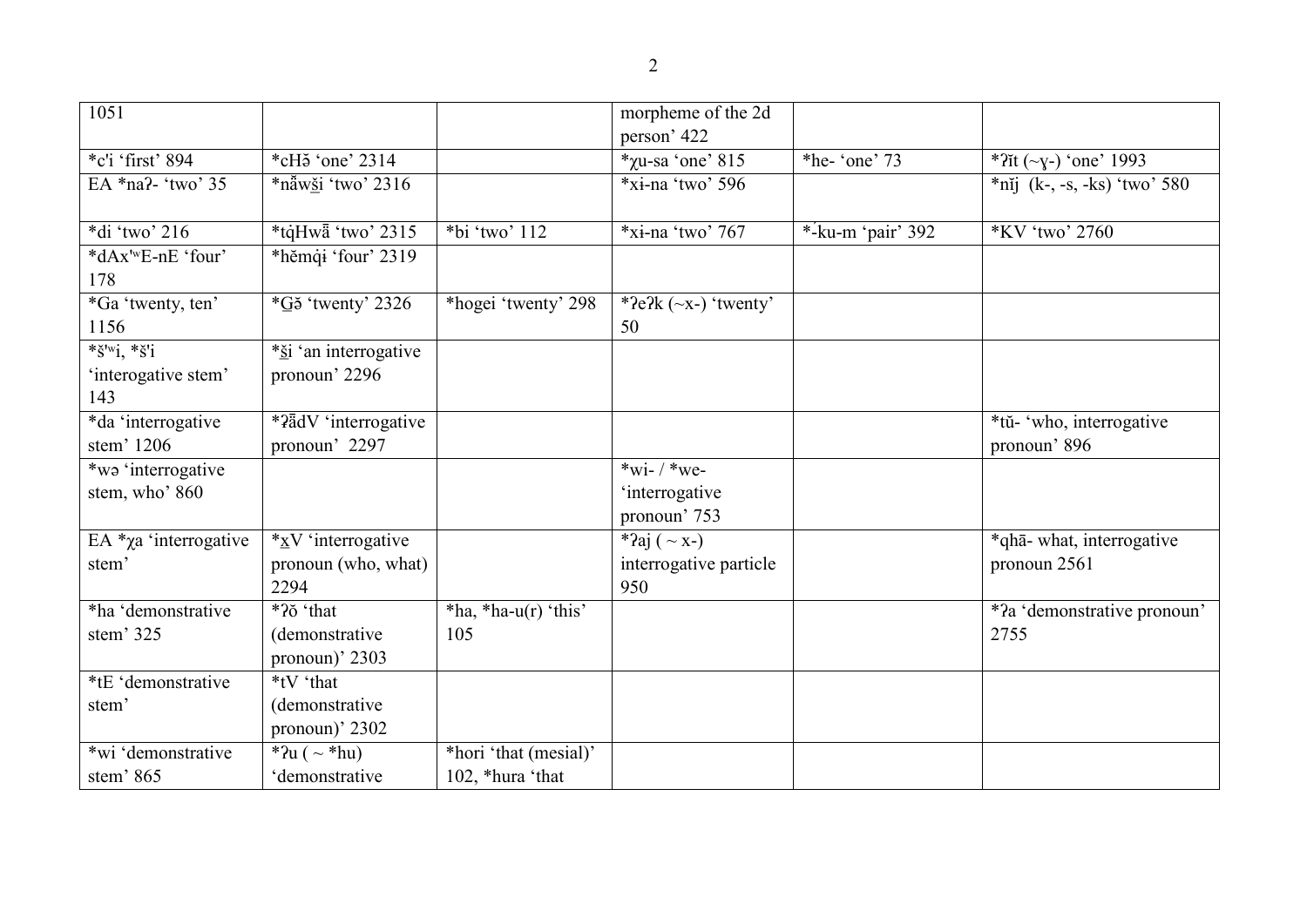|                                             | pronoun (that)' $2310$                | $(distal)'$ 104       |                                                 |                        |                              |
|---------------------------------------------|---------------------------------------|-----------------------|-------------------------------------------------|------------------------|------------------------------|
| EA *di 'negative                            | $\overline{d}$ V 'a negative          |                       | *?at / *ta- 'negative                           |                        | *tă (~ d-) 'prohibitive      |
| stem' 188                                   | particle' 2270                        |                       | particle' 37                                    |                        | particle' 863                |
| *hi 'negative stem'                         | *hwV 'not (negative                   |                       |                                                 | *a- 'not' 71           | *Ha 'negative particle' 2740 |
| 336                                         | particle)' 2274                       |                       |                                                 |                        |                              |
| *q'E 'negative                              | $\overline{\text{*.k}}$ - 'negative / |                       |                                                 |                        |                              |
| particle' 628                               | prohibitive' 2268                     |                       |                                                 |                        |                              |
| *k'wV 'diminutive                           | *kĂ a                                 |                       |                                                 |                        |                              |
| suffix' 384                                 | 'suffix(diminutive or                 |                       |                                                 |                        |                              |
|                                             | singulative)' 2277                    |                       |                                                 |                        |                              |
| *čEq'E 'nail, hoof'                         | *čV[l]kwV 'hoof,                      |                       |                                                 | *-sóyun 'hip, thigh    | *ćok / *ćon 'foot' 2720      |
| 104                                         | foot' 485                             |                       |                                                 | bone' 516              |                              |
| <i>*dE</i> χ <sup>'w</sup> E 'outer side of | *tHălqwV /                            | *tak-'heel (of shoe)' |                                                 |                        | *dēk 'hoof; kick' 896        |
| foot up to the                              | *qHwaltV 'part of                     | 502                   |                                                 |                        |                              |
| anklebone, calf' 207                        | leg' 1028                             |                       |                                                 |                        |                              |
| EA *Gin?a 'arm;                             | $*\overline{nHiwG}\bar{A}$ /          |                       | *ke(?)n- 'shoulder                              |                        | OC 肩 *kēn 'shoulder'         |
| foreleg' 250                                | *GHwinA 'arm,                         |                       | joint' 380                                      |                        |                              |
|                                             | shoulder; armpit'                     |                       |                                                 |                        |                              |
|                                             | 629                                   |                       |                                                 |                        |                              |
| *Gi 'forearm, foreleg'                      | $\overline{\ast}$ qil?i 'elbow; arm,  |                       |                                                 | *galgí 'wing; fin' 209 |                              |
| 262                                         | wing' $51$                            |                       |                                                 |                        |                              |
| EA *Gwint'E 'knee'                          | *qHwantV 'knee;                       | *ukondo 'elbow'       | $*g[i](?)d 'elbow,$                             |                        | *kūt 'bone, bone of hand'    |
| 276                                         | elbow' 232                            | 293                   | joint; to bend' 328                             |                        | 2248                         |
| EA $*la(?)$ la 'hand,                       | * $\lambda$ ōrā (/*rō $\lambda$ ā)    |                       |                                                 |                        |                              |
| upper leg' 429                              | 'hand, hand-bone'                     |                       |                                                 |                        |                              |
|                                             | 14                                    |                       |                                                 |                        |                              |
| * <i>l</i> 'wanE 'bone' 475                 | *Hçwējmǎ $(\sim$ -ŏ)                  |                       |                                                 | *-śán 'limbs, body     |                              |
|                                             | 'leg bone' 999                        |                       |                                                 | parts' 184             |                              |
| $*$ qi 'foot' 620                           | $\sqrt[*]{G}$ ěbV (~ $*_{K^-}$ , -w-) |                       | *qo?p $(\neg \chi_{\neg} \neg \neg \neg)$ 'part |                        |                              |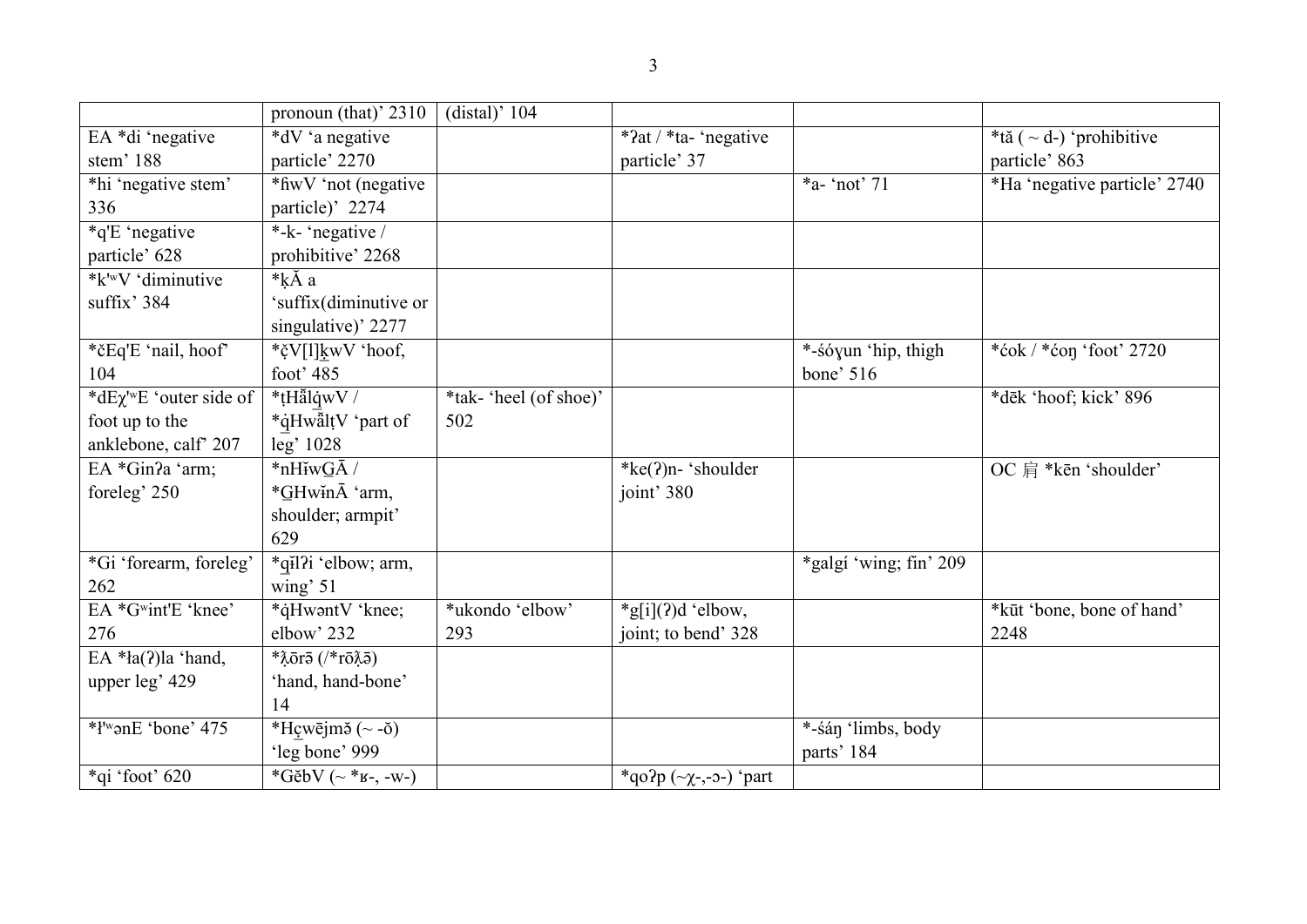|                                                    | 'foot' 792                     |                     | of leg' 549                     |                                               |
|----------------------------------------------------|--------------------------------|---------------------|---------------------------------|-----------------------------------------------|
| EA *šik'E 'body                                    | *čōrχV 'body' 958              | *sor-barda > sor-   |                                 |                                               |
| excluding extremities,                             |                                | balda 'shoulder'    |                                 |                                               |
| torso, chest, belly'                               |                                | 256                 |                                 |                                               |
| 704                                                |                                |                     |                                 |                                               |
| *xEdE 'breast, chest'                              | *qVdV ( $\sim \chi$ :-)        |                     |                                 |                                               |
| 934                                                | 'brisket' 2110                 |                     |                                 |                                               |
| * $\chi$ <sup>w</sup> E3 <sup>w</sup> a 'shoulder, | *qărçw $\check{V}$ 'shoulder,  |                     |                                 |                                               |
| upper arm' 1002                                    | arm' 970                       |                     |                                 |                                               |
| $*_\chi$ 'i 'foot, track' 1021                     | *qHwVlV $(-1)$                 |                     | * $\chi$ 2(?)lV[č]iG 'hoof'     |                                               |
|                                                    | 'heel; ankle' 1029             |                     | 807                             |                                               |
| EA *q'(w)aša 'boned                                | *kHwan <u>š</u> V (~-ě-,-ō-    |                     |                                 |                                               |
| carcass, bones with                                | ,- <u>ś</u> -) 'foot, leg' 486 |                     |                                 |                                               |
| meat' 1038                                         |                                |                     |                                 |                                               |
| *χ <sup>'w</sup> äš'V 'foot, hand,                 | *kwănVčĕ 'paw;                 | *hac 'finger(nail), | *ki?s $(\neg g-)$ 'foot, leg'   |                                               |
| forepaw' 1044                                      | knee' 722 (and                 | toe(nail), thumb,   | 396                             |                                               |
|                                                    | *kwăś $V$ 'paw' 1018)          | paw, hoof' 14       |                                 |                                               |
|                                                    |                                |                     |                                 |                                               |
| * $\chi$ <sup>w</sup> Es'E 'leg,                   | *gwīz $\bar{V}$ 'part of leg'  |                     | *ka(?)ssad ( $\sim$ $\bar{a}$ ) |                                               |
| knuckle' 1062                                      | 1017                           |                     | 'foot sole' 374                 |                                               |
| *χaz <sup>w</sup> V 'finger-,                      | *kHwan <u>š</u> V (~-ĕ-,-ō-    |                     | *ki?s $(\sim g-)$ 'foot, leg'   |                                               |
| toenails, claws' 979                               | ,- <u>ś</u> -) 'foot, leg' 486 |                     | 396                             |                                               |
| *χ' <sup>w</sup> äx'E 'carcass of                  | *qămq(w)ă (~ - $\check{q}$ )   | *kunkur 'hump,      |                                 | * $k^{\text{w}}\bar{a}$ (H) 'leg, thigh' 2256 |
| small game, fish                                   | 'knee, leg-bone' 58            | knob; joint (of     |                                 |                                               |
| bones, gills' 1040                                 |                                | bones)'             |                                 |                                               |
|                                                    |                                |                     |                                 |                                               |
| *Ginq'ǯə 'scab,                                    | *qăm[s]V 'cartilage,           |                     |                                 |                                               |
| gristle' 627                                       | gristle' 985                   |                     |                                 |                                               |
| EA $*$ <i>xaja</i> 'stump of                       | *q̄āhwV ( $\sim$ q̄-) 'k.      |                     |                                 |                                               |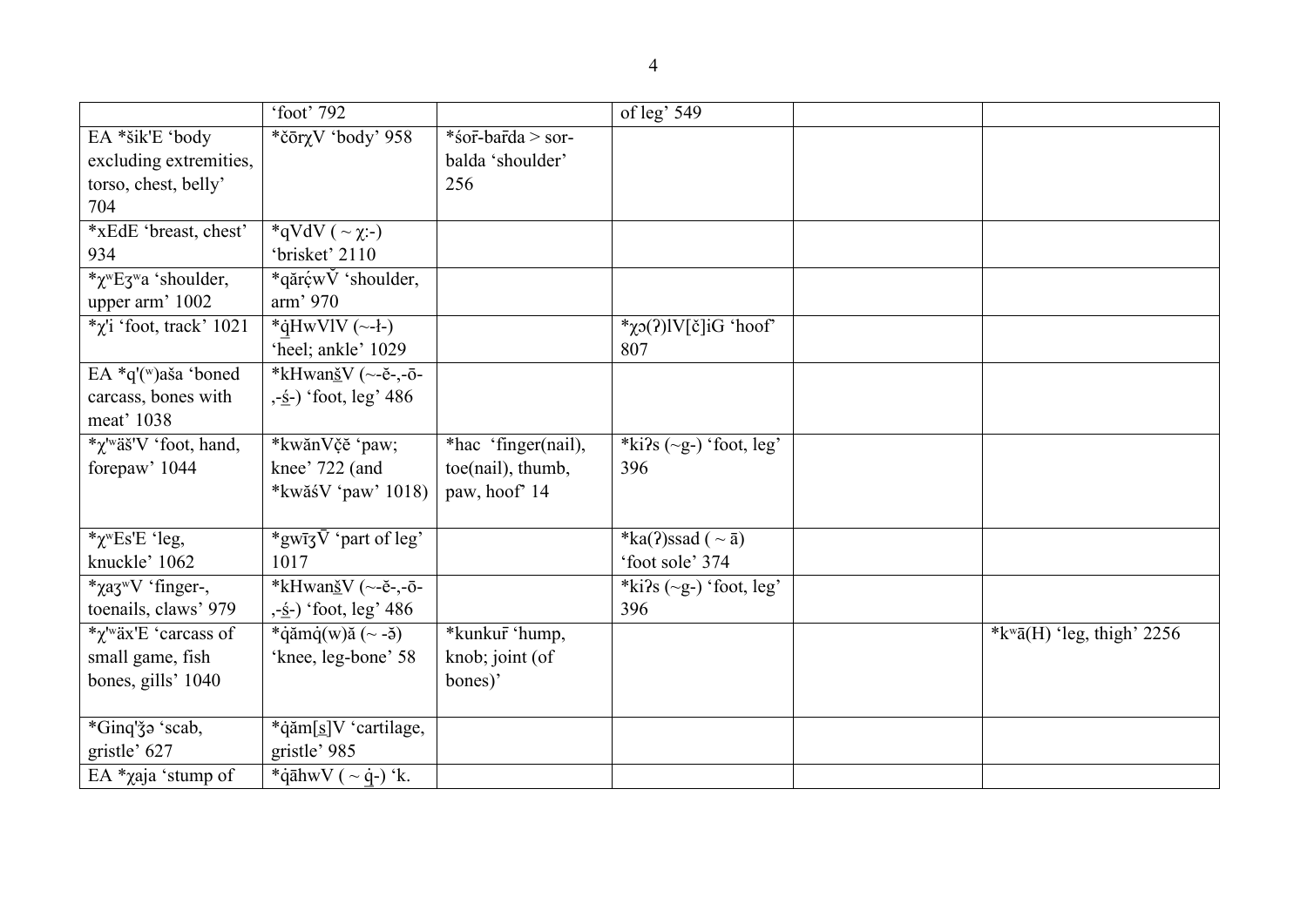| tree, roots' 973                          | of tuber' 1341                                              |                      |                              |                                   |                                    |
|-------------------------------------------|-------------------------------------------------------------|----------------------|------------------------------|-----------------------------------|------------------------------------|
| $EA *_{\chi^w E}$ ła                      | *Hl[a] $\lambda \bar{V}$ 'breast;                           |                      |                              | $-1\overline{3}$ behind, (on the) |                                    |
| 'collarbone,                              | back' 962                                                   |                      |                              | back' 434                         |                                    |
| breastbone' 1054                          |                                                             |                      |                              |                                   |                                    |
| E-guna-GaG 'hip'                          | *GH $\bar{a}$ GV ( $\sim$ G)                                |                      |                              |                                   |                                    |
| [guna- not identified]                    | 'thigh, haunch' 2042                                        |                      |                              |                                   |                                    |
| 1159                                      |                                                             |                      |                              |                                   |                                    |
| PA *Gad 'roots (of                        | *gōrV ( $\sim$ -i-) 'pole,                                  | *egur 'firewood'     |                              |                                   |                                    |
| tree)' 1177                               | piece of log' 1404                                          | 283                  |                              |                                   |                                    |
| PA $*(a:nq'$ rib(s),                      | *kä[l]kV 'joint,                                            |                      |                              |                                   | $*$ kăn / $*$ kăk (r-) 'leg, foot' |
| flank' 1179                               | knee, shin' 267                                             |                      |                              |                                   | 2150                               |
| $E Ge2t'$ (whole)                         | $\sqrt{\text{W\ddot{a}}\text{tr}\cdot \text{b}}$ ush, tree; |                      |                              |                                   |                                    |
| body, torso' 1191                         | stalk' 495                                                  |                      |                              |                                   |                                    |
| *gEmši 'thumb' 305                        | *ķăsi ( $\sim$ -ə,-a)                                       |                      |                              |                                   |                                    |
|                                           | 'finger' 1012                                               |                      |                              |                                   |                                    |
| *kwEłE 'backside (of                      | *kwīl?i 'hand,                                              | *ahur 'palm (of the  |                              |                                   | *khwĕr (~ ghw-) 'fist, hollow      |
| hand, arm)' 362                           | elbow' 268                                                  | hand)' 270           |                              |                                   | of hand with fingers bent'         |
|                                           |                                                             |                      |                              |                                   | 2362                               |
| $\sqrt{\text{gwEn }$ j' gristle' 307      | *qăm[s]V 'cartilage,                                        |                      |                              |                                   |                                    |
|                                           | gristle' 985                                                |                      |                              |                                   |                                    |
| *dEmz <sup>w</sup> i ~ -wz <sup>w</sup> - | *?wārćwě 'skin;                                             | *asal 'bark, skin' 3 | * $?ese (\sim x-, -\bar{e})$ |                                   |                                    |
| 'skin, fur' 209                           | colour' 207                                                 |                      | '(fish) scales' 64           |                                   |                                    |
| *liwnV 'outer bark'                       | *lĕ $2$ wni (~- $2$ -) 'skin                                |                      | *dāń- 'bast, willow          |                                   | Tib. lwa-ba 'skin of wild          |
| 450 (and EA                               | (of an animal)' 206                                         |                      | bark' 289                    |                                   | animal'                            |
| *łańE'bark (tree),                        |                                                             |                      |                              |                                   |                                    |
| strong rawhide' 427)                      |                                                             |                      |                              |                                   |                                    |
| EA $* \lambda$ 'anGE,                     | $*_{\text{Z}}$ änkw $\bar{V}$ 'skin' 451                    |                      | *tun ( $\sim$ -ū-) 'skin for |                                   | *CVk 'skin, bark' 2689             |
| *c'AnGE 'bark, hide'                      |                                                             |                      | making belts' 735            |                                   |                                    |
| 473                                       |                                                             |                      |                              |                                   |                                    |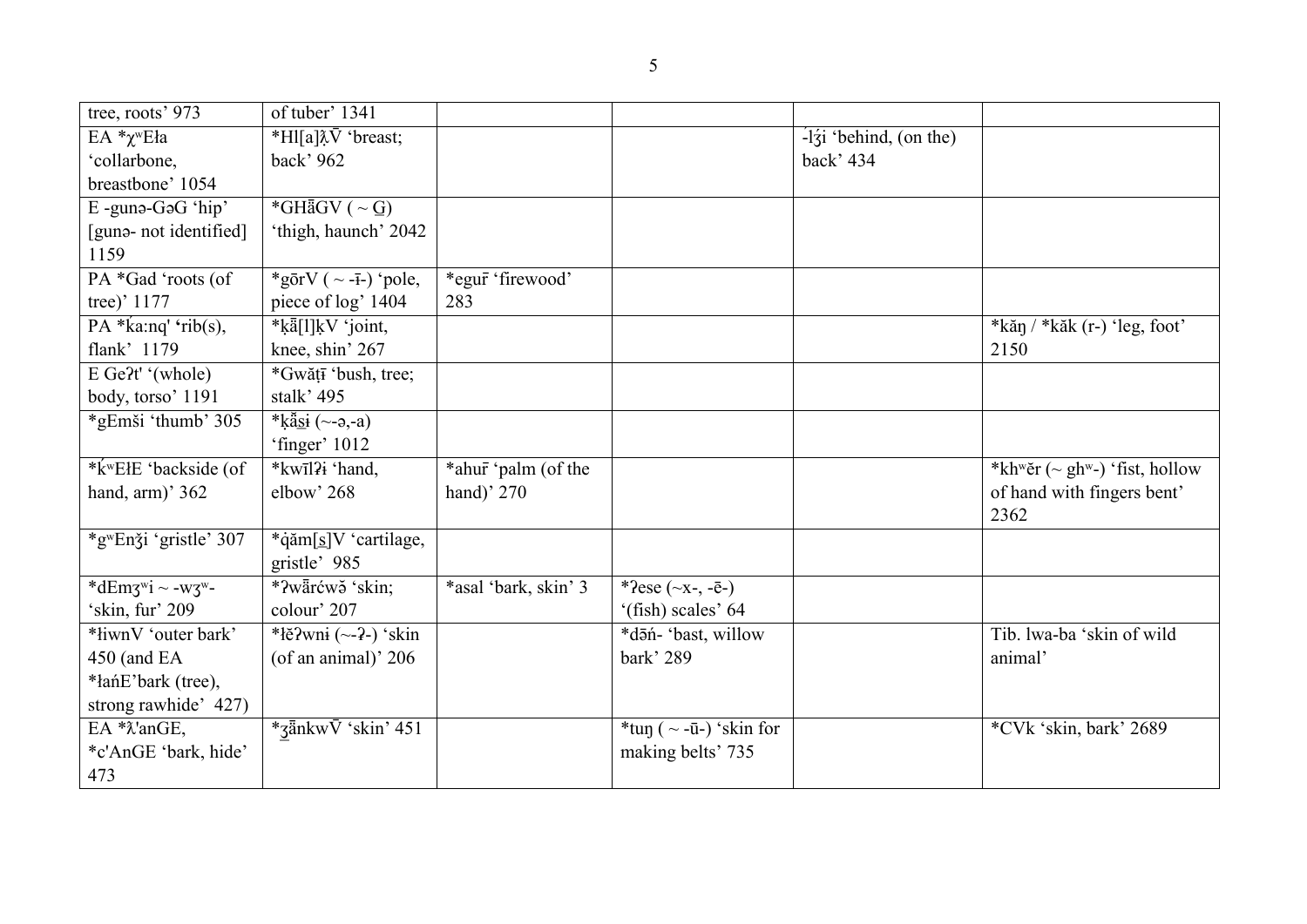| EA *qaŁa 'skin,                     | *GŏŁV 'skin,                                      |                     |                      | *yVl 'scurfs (in hair)' |                                 |
|-------------------------------------|---------------------------------------------------|---------------------|----------------------|-------------------------|---------------------------------|
| bark' 600                           | wineskin; sheath'                                 |                     |                      | 384                     |                                 |
|                                     | 352                                               |                     |                      |                         |                                 |
| $*$ s <sup>w</sup> as'E 'fish skin' | * $\frac{\lambda}{2}$ wājçā (~ -5) 'skin,         |                     | *säs 'fur from       | *-súsur 'skin on        |                                 |
| 687                                 | bark' 415                                         |                     | reindeer's legs' 611 | fingernails; gums of    |                                 |
|                                     |                                                   |                     |                      | teeth' 502              |                                 |
| *xins'a 'curving,                   | *cVnVkĕ $(\sim$ *3-,-ĭ)                           |                     |                      |                         |                                 |
| wart' 885                           | 'wart' 834                                        |                     |                      |                         |                                 |
| *t'awa 'feather' 823                | *tsämV 'wing' 592                                 |                     |                      |                         |                                 |
| $*$ x <sup>w</sup> Eš'i 'fuzzy' 944 | *GwēźV 'long hair,                                |                     |                      |                         |                                 |
|                                     | mane' 627                                         |                     |                      |                         |                                 |
| *č <sup>w</sup> iwžE 'hair, fur,    | *čŏlči $(\sim e)$ 'fringe,                        |                     |                      |                         |                                 |
| tinder' 160                         | hair-lock' 814                                    |                     |                      |                         |                                 |
| * $\gamma$ əwa 'hair' 1006          | *k <del>i</del> wrV 'hair' 338                    |                     |                      |                         | $*$ ră (*k-ră) 'hair' 630       |
| *Xwali 'head' 523                   | *wěn $X(V)$ 'beak;                                |                     |                      |                         | *lŭH 'head' 1828                |
|                                     | horn; head' 52                                    |                     |                      |                         |                                 |
| *šawa 'head, horn'                  | $\overline{\text{*bin}}$ WV 'pipe;                |                     |                      |                         |                                 |
| 695                                 | horn' 751                                         |                     |                      |                         |                                 |
| *q <sup>w</sup> ä 'head; person'    |                                                   |                     |                      | *go? 'brain, marrow'    | $*$ k(h) awH 'head' 2570        |
| 635                                 |                                                   |                     |                      | 333                     |                                 |
| *t'a 'forehead, face,               | *nHatV 'forehead,                                 |                     |                      |                         |                                 |
| shiplap' 779                        | face' 927                                         |                     |                      |                         |                                 |
| *da 'forehead', EA                  | *dān? $\overline{A}$ (~- $\overline{u}$ ) 'cheek; |                     |                      |                         | $*$ tăn(H) (~d-) 'palm of hand; |
| 'face' 779                          | gum' 940 (and                                     |                     |                      |                         | buttock' 884                    |
|                                     | *?ěndū 'forehead'                                 |                     |                      |                         |                                 |
|                                     | 779)                                              |                     |                      |                         |                                 |
| *waGa 'eye' 848                     |                                                   | *moko 'beak, face'  |                      |                         | $*$ mj $\check{V}$ k 'eye' 109  |
|                                     |                                                   | 355                 |                      |                         |                                 |
| $*$ lə 'face' 655                   | *?wĭl?i 'eye' 34                                  | *begi / *ber- 'eye' | *de-s 'eye' 279      | *-1-ci, *il- 'eye' 29   |                                 |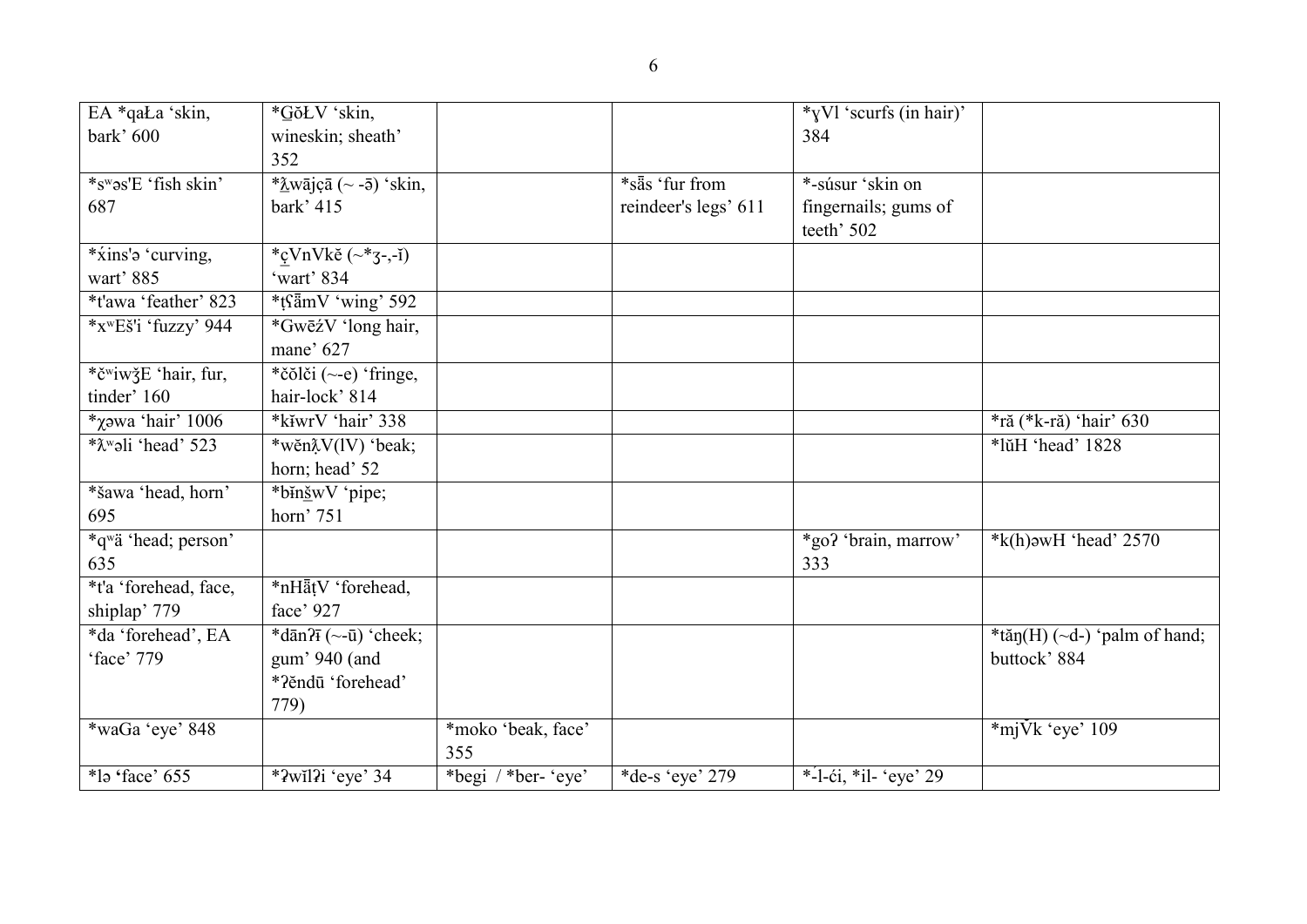|                                               |                                              | 30                          |                                                                       |                             |                           |
|-----------------------------------------------|----------------------------------------------|-----------------------------|-----------------------------------------------------------------------|-----------------------------|---------------------------|
| *s'äli ~ -ŋ- 'eyebrow'<br>890                 | *cilV $(\neg c, -1)$<br>'eyelash' (in comp.) |                             |                                                                       |                             |                           |
|                                               | 933                                          |                             |                                                                       |                             |                           |
| E-l-Gą:š 'lower half                          | *ķămźĕ / *źĕmķă                              |                             |                                                                       |                             |                           |
| of face, region around<br>mouth' 1161         | 'beard' 1161                                 |                             |                                                                       |                             |                           |
| *wəš'E 'cheek' 863                            | *wise $(\sim a)$                             |                             | *binč- 'chin, cheek'                                                  | *melç 'jaw' 296             |                           |
|                                               | 'southern slope;<br>cheek' 937               |                             | 219                                                                   |                             |                           |
| *ł <sup>w</sup> a 'mouth                      | *H $\lambda$ əlV (~-ŏ-)                      |                             | *jil- $(\sim x-, ?-)$ 'gills'                                         |                             |                           |
| (interior)' 485                               | 'mouth; jaw' 157                             |                             | 361                                                                   |                             |                           |
| $\chi$ 'aš'E 'jaw, gills'                     | *χinčV 'cheek; jaw'                          |                             |                                                                       |                             |                           |
| 1018                                          | 947                                          |                             |                                                                       |                             |                           |
| *Xäwt'E 'tongue' 456                          | *XānpV 'lip' 949                             |                             | *?alVp $(\sim$ -1 <sup>-</sup> -,-r <sub>1</sub> -,-b)<br>'tongue' 15 |                             | *Xep 'tongue, lick' 1904  |
| E d-kuhd ' $lip(s)$ (of                       | *kwēmțī $(\sim$ -ō) 'lip'                    |                             |                                                                       |                             | *khām 'lip, mouth' 2294   |
| human), chops (of                             | 669                                          |                             |                                                                       |                             |                           |
| e.g. dog)'                                    |                                              |                             |                                                                       |                             |                           |
| * $\chi$ <sup>w</sup> i(lV) 'tooth' 1066      |                                              | *hagin tooth<br>(incisor) 7 | * $2aG$ ( $-x$ -) 'tooth<br>$(molar)'$ 3                              | *-hVwá-s molar tooth<br>543 | * $Gwa$ (s-) 'tooth' 2084 |
| *gizV ~ $\check{3}^w$ -, g <sup>w</sup> - 'be | *gāmçwV 'canine                              |                             |                                                                       |                             |                           |
| alert (of dog), bare                          | tooth, fang' 225                             |                             |                                                                       |                             |                           |
| teeth' 320                                    |                                              |                             |                                                                       |                             |                           |
| *gä[q']ə, -a 'trachea,                        | *qăqari / *qăraqi                            |                             | *gə(?n)kəŕ 'Adam's                                                    |                             |                           |
| (wind)pipe, throat'                           | 'throat' 986                                 |                             | apple, throat' 324                                                    |                             |                           |
| 300                                           |                                              |                             |                                                                       |                             |                           |
| <i>*</i> χäǯa 'nape, gills,                   | * $kw\bar{V}sV$ (~ k'-, -s-)                 |                             |                                                                       |                             |                           |
| fins' 983                                     | 'throat, back of the                         |                             |                                                                       |                             |                           |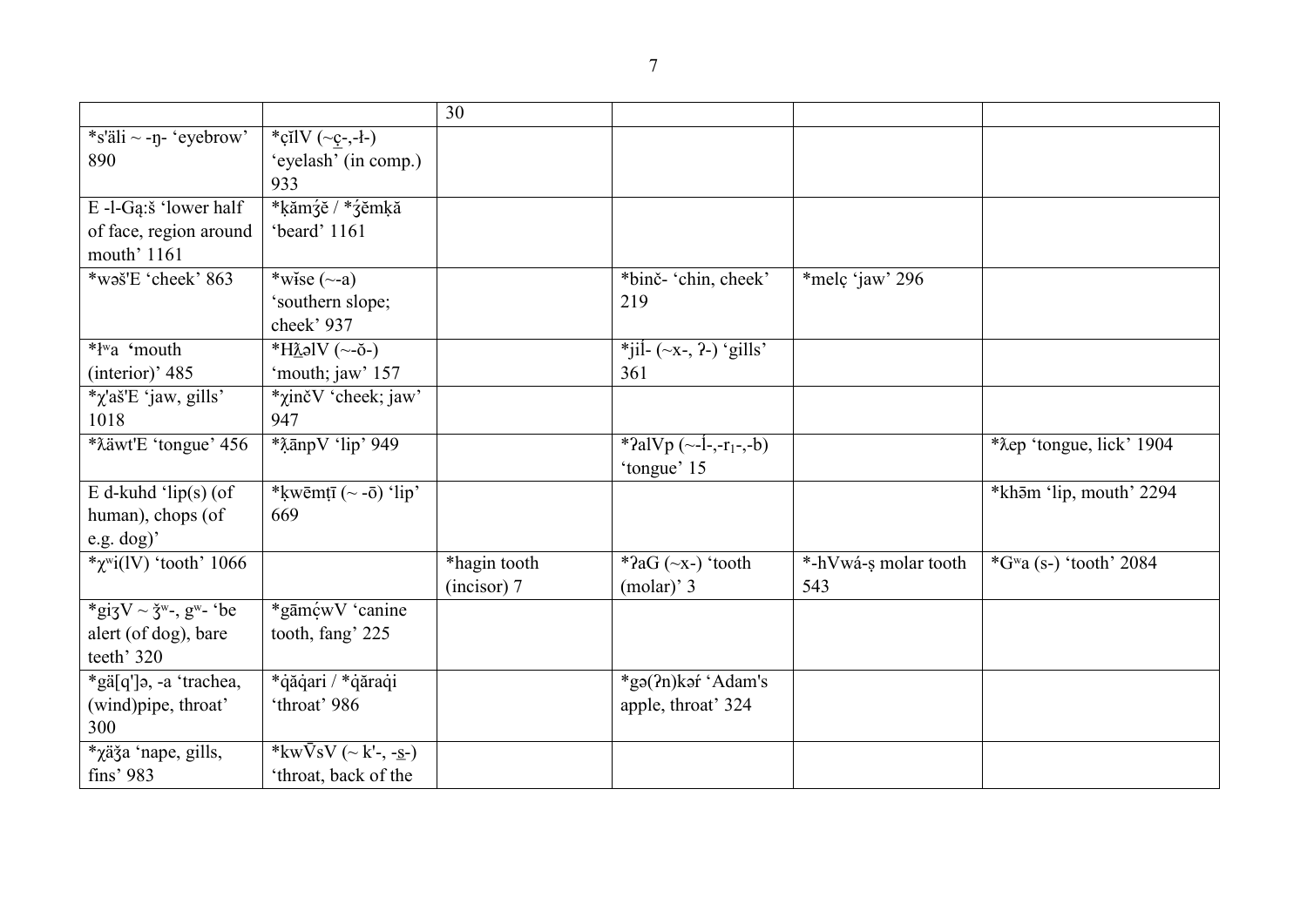| $E A * q'$ wic'E, -s- $(<$ *-<br>*k'w $VsV$ (~ k'-, - <u>s</u> -):<br>s'-) 'neck' 1042<br>Ginukh k'es 'throat',<br>Tsez k'es 'gullit',<br>Chechen k'es (gen.<br>k'e:saran) 'nape of<br>the neck'<br>*k <sup>w</sup> Ena 'chest, belly'<br>*HŏnχwV<br>$\sim$ *HŏnqwV, - $\bar{a}$ -<br>405<br>'stomach' 978<br><i>*</i> dΕχ' <sup>w</sup> E 'thorax,<br>*dHaqwA 'back of<br>*tuGV ( $\sim$ -ū-) 'back,<br>*tūk 'neck' 995<br>back' 206<br>head, neck' 741<br>behind' 724<br>*šix <sup>w</sup> E 'side, lateral<br>*HiśiwV (-łī) 'side'<br>appendix' 712<br>71<br>$\sqrt[k]{\text{GW}[\check{u}]\check{b}(-\check{a})}$<br>*q <sup>w</sup> əLV 'side, flank'<br>*xolab 'side, half'<br>'side' 980<br>644<br>806<br>*dəlV 'hind part of<br>*Hl[a] $\lambda \bar{V}$ 'breast;<br>*-lzi 'behind, (on the)<br>back' 962<br>back' 434<br>the body' 214<br>$*$ tE $\chi$ 'wa, *t'EGwa<br>$\overline{\ast}$ birik 'lung(s),<br>*jěrkwĭ 'heart' 55<br>$*$ tə(?)ga 'breast' 692<br>$*$ ?răn / *?răk 'breast' 1998<br>*dak 'hope, belief'<br>'chest, heart' 834<br>haslets' 501<br>370<br>*3ŏn?ŭ 'navel' 972<br>*- $s\acute{u}[m]$ 'umbilical'<br>*c'a 'umbilical cord'<br>cord' 185<br>665<br>EA *sa-dE, -t'- 'liver'<br>*cwäjmě 'gall' 1065<br>*sen 'liver' 620<br>*beHa-sum(a) 'bile,<br>*-sán 'spleen' 136<br>$*sin(? *sin)$ 'liver' 1512<br>gall' 181<br>671<br>$*$ č'Ek' <sup>w</sup> i 'intestines,<br>*kwĭçĔ / *çĭkwĔ<br>*kič $(-g-)$ 'meat' 397 | head' |  |  |
|----------------------------------------------------------------------------------------------------------------------------------------------------------------------------------------------------------------------------------------------------------------------------------------------------------------------------------------------------------------------------------------------------------------------------------------------------------------------------------------------------------------------------------------------------------------------------------------------------------------------------------------------------------------------------------------------------------------------------------------------------------------------------------------------------------------------------------------------------------------------------------------------------------------------------------------------------------------------------------------------------------------------------------------------------------------------------------------------------------------------------------------------------------------------------------------------------------------------------------------------------------------------------------------------------------------------------------------------------------------------------------------------------------------------------------------------|-------|--|--|
|                                                                                                                                                                                                                                                                                                                                                                                                                                                                                                                                                                                                                                                                                                                                                                                                                                                                                                                                                                                                                                                                                                                                                                                                                                                                                                                                                                                                                                              |       |  |  |
|                                                                                                                                                                                                                                                                                                                                                                                                                                                                                                                                                                                                                                                                                                                                                                                                                                                                                                                                                                                                                                                                                                                                                                                                                                                                                                                                                                                                                                              |       |  |  |
|                                                                                                                                                                                                                                                                                                                                                                                                                                                                                                                                                                                                                                                                                                                                                                                                                                                                                                                                                                                                                                                                                                                                                                                                                                                                                                                                                                                                                                              |       |  |  |
|                                                                                                                                                                                                                                                                                                                                                                                                                                                                                                                                                                                                                                                                                                                                                                                                                                                                                                                                                                                                                                                                                                                                                                                                                                                                                                                                                                                                                                              |       |  |  |
|                                                                                                                                                                                                                                                                                                                                                                                                                                                                                                                                                                                                                                                                                                                                                                                                                                                                                                                                                                                                                                                                                                                                                                                                                                                                                                                                                                                                                                              |       |  |  |
|                                                                                                                                                                                                                                                                                                                                                                                                                                                                                                                                                                                                                                                                                                                                                                                                                                                                                                                                                                                                                                                                                                                                                                                                                                                                                                                                                                                                                                              |       |  |  |
|                                                                                                                                                                                                                                                                                                                                                                                                                                                                                                                                                                                                                                                                                                                                                                                                                                                                                                                                                                                                                                                                                                                                                                                                                                                                                                                                                                                                                                              |       |  |  |
|                                                                                                                                                                                                                                                                                                                                                                                                                                                                                                                                                                                                                                                                                                                                                                                                                                                                                                                                                                                                                                                                                                                                                                                                                                                                                                                                                                                                                                              |       |  |  |
|                                                                                                                                                                                                                                                                                                                                                                                                                                                                                                                                                                                                                                                                                                                                                                                                                                                                                                                                                                                                                                                                                                                                                                                                                                                                                                                                                                                                                                              |       |  |  |
|                                                                                                                                                                                                                                                                                                                                                                                                                                                                                                                                                                                                                                                                                                                                                                                                                                                                                                                                                                                                                                                                                                                                                                                                                                                                                                                                                                                                                                              |       |  |  |
|                                                                                                                                                                                                                                                                                                                                                                                                                                                                                                                                                                                                                                                                                                                                                                                                                                                                                                                                                                                                                                                                                                                                                                                                                                                                                                                                                                                                                                              |       |  |  |
|                                                                                                                                                                                                                                                                                                                                                                                                                                                                                                                                                                                                                                                                                                                                                                                                                                                                                                                                                                                                                                                                                                                                                                                                                                                                                                                                                                                                                                              |       |  |  |
|                                                                                                                                                                                                                                                                                                                                                                                                                                                                                                                                                                                                                                                                                                                                                                                                                                                                                                                                                                                                                                                                                                                                                                                                                                                                                                                                                                                                                                              |       |  |  |
|                                                                                                                                                                                                                                                                                                                                                                                                                                                                                                                                                                                                                                                                                                                                                                                                                                                                                                                                                                                                                                                                                                                                                                                                                                                                                                                                                                                                                                              |       |  |  |
|                                                                                                                                                                                                                                                                                                                                                                                                                                                                                                                                                                                                                                                                                                                                                                                                                                                                                                                                                                                                                                                                                                                                                                                                                                                                                                                                                                                                                                              |       |  |  |
|                                                                                                                                                                                                                                                                                                                                                                                                                                                                                                                                                                                                                                                                                                                                                                                                                                                                                                                                                                                                                                                                                                                                                                                                                                                                                                                                                                                                                                              |       |  |  |
|                                                                                                                                                                                                                                                                                                                                                                                                                                                                                                                                                                                                                                                                                                                                                                                                                                                                                                                                                                                                                                                                                                                                                                                                                                                                                                                                                                                                                                              |       |  |  |
|                                                                                                                                                                                                                                                                                                                                                                                                                                                                                                                                                                                                                                                                                                                                                                                                                                                                                                                                                                                                                                                                                                                                                                                                                                                                                                                                                                                                                                              |       |  |  |
|                                                                                                                                                                                                                                                                                                                                                                                                                                                                                                                                                                                                                                                                                                                                                                                                                                                                                                                                                                                                                                                                                                                                                                                                                                                                                                                                                                                                                                              |       |  |  |
|                                                                                                                                                                                                                                                                                                                                                                                                                                                                                                                                                                                                                                                                                                                                                                                                                                                                                                                                                                                                                                                                                                                                                                                                                                                                                                                                                                                                                                              |       |  |  |
|                                                                                                                                                                                                                                                                                                                                                                                                                                                                                                                                                                                                                                                                                                                                                                                                                                                                                                                                                                                                                                                                                                                                                                                                                                                                                                                                                                                                                                              |       |  |  |
|                                                                                                                                                                                                                                                                                                                                                                                                                                                                                                                                                                                                                                                                                                                                                                                                                                                                                                                                                                                                                                                                                                                                                                                                                                                                                                                                                                                                                                              |       |  |  |
|                                                                                                                                                                                                                                                                                                                                                                                                                                                                                                                                                                                                                                                                                                                                                                                                                                                                                                                                                                                                                                                                                                                                                                                                                                                                                                                                                                                                                                              |       |  |  |
|                                                                                                                                                                                                                                                                                                                                                                                                                                                                                                                                                                                                                                                                                                                                                                                                                                                                                                                                                                                                                                                                                                                                                                                                                                                                                                                                                                                                                                              |       |  |  |
|                                                                                                                                                                                                                                                                                                                                                                                                                                                                                                                                                                                                                                                                                                                                                                                                                                                                                                                                                                                                                                                                                                                                                                                                                                                                                                                                                                                                                                              |       |  |  |
| 'spleen; intestine(s)'<br>interior part' 126                                                                                                                                                                                                                                                                                                                                                                                                                                                                                                                                                                                                                                                                                                                                                                                                                                                                                                                                                                                                                                                                                                                                                                                                                                                                                                                                                                                                 |       |  |  |
| 734                                                                                                                                                                                                                                                                                                                                                                                                                                                                                                                                                                                                                                                                                                                                                                                                                                                                                                                                                                                                                                                                                                                                                                                                                                                                                                                                                                                                                                          |       |  |  |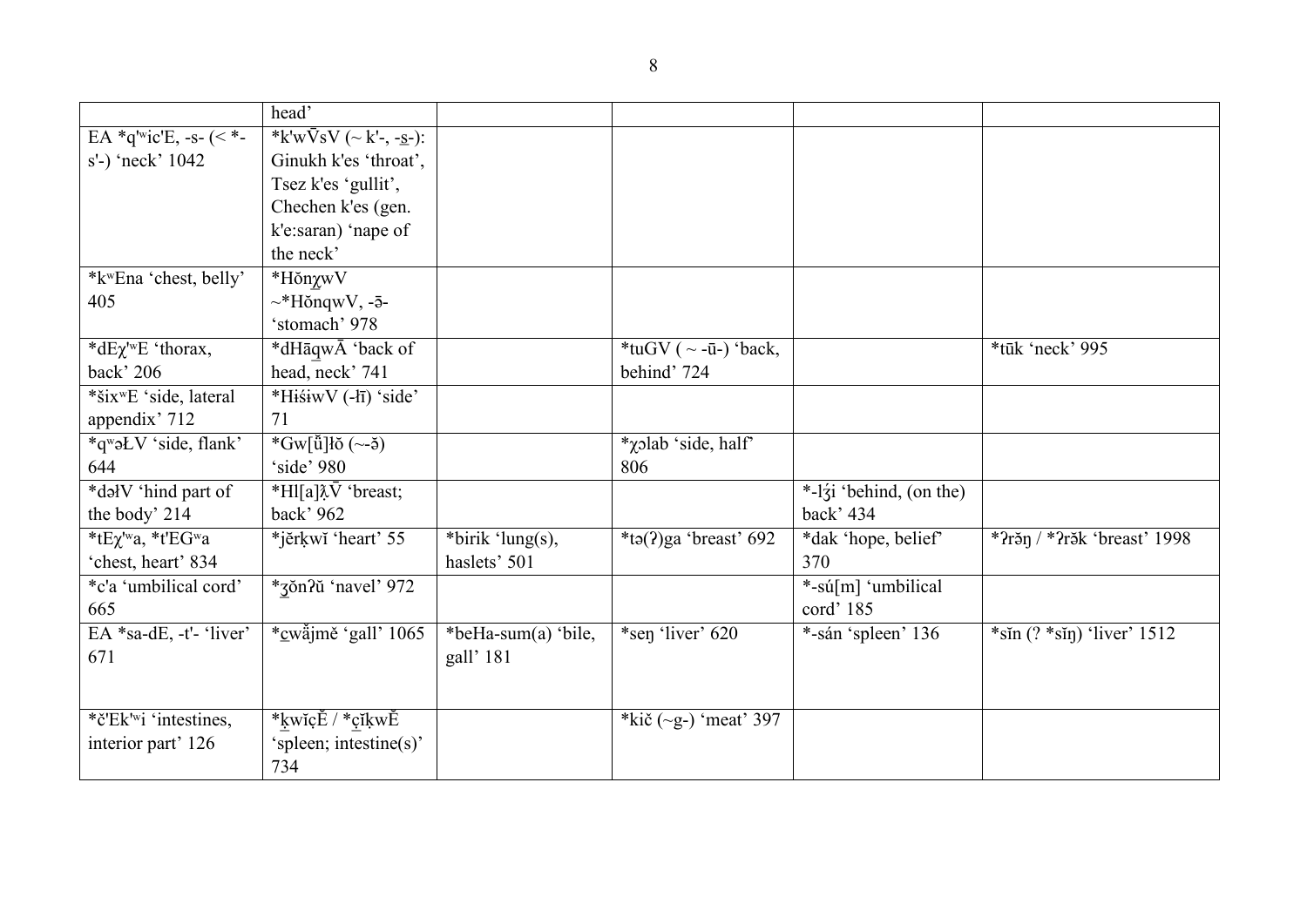| *č' <sup>w</sup> A $\chi$ ' <sup>w</sup> V 'fish     | *qwičV / *čiqwV                           |                    |                          |                    |                                  |
|------------------------------------------------------|-------------------------------------------|--------------------|--------------------------|--------------------|----------------------------------|
| kidney; rennet' 138                                  | $(\sim a-)$ 'spleen; small                |                    |                          |                    |                                  |
|                                                      | intestine' 994                            |                    |                          |                    |                                  |
| *gwiśi 'vagina' 317                                  | $\sqrt[k]{\text{th}}$ əlčV ( ~ -fi-, -ć-) |                    |                          | *-yús 'vulva' 216  |                                  |
|                                                      | 'hole; vulva' 1391                        |                    |                          |                    |                                  |
| PEA *gimVč'V                                         |                                           |                    | $*gV(?)$ ns- 'testiculi; |                    |                                  |
| 'genitals' 638                                       |                                           |                    | penis' 342               |                    |                                  |
| EA $*q$ <sup>w</sup> in?i 'fish-                     | *kunHV 'kidney'                           |                    |                          | *-ken 'liver' $56$ | *gj $\text{VnH}$ (~ G-) 'kidney' |
| eggs, roe' 1041                                      | 888                                       |                    |                          |                    | 2188                             |
| PA *Ga:ł 'gait,                                      | *yał? $\check{V}$ 'step;                  |                    |                          |                    |                                  |
| manner of walking'                                   | interval between                          |                    |                          |                    |                                  |
| 1451                                                 | legs' 2176                                |                    |                          |                    |                                  |
| *dilE 'blood, pitch'                                 | *ră $\overline{\lambda}$ i 'meat, flesh'  |                    | *fēli 'blood water'      |                    | *rək 'intestine' 2692            |
| 221                                                  | 69                                        |                    |                          |                    |                                  |
| *ci 'blood' 360                                      | *ćāŁwV 'blood, life'                      | *isärdi sweat, sap | *sur red, blood 662      |                    | *căk (~c-) red (metal), gold     |
|                                                      | 420                                       | 212                |                          |                    | 1131                             |
|                                                      |                                           |                    |                          |                    |                                  |
| * $\mathbf{\acute{k}}$ <sup>w</sup> Aš'E 'urine (for | PAA *kwVrš:V, Lak                         |                    |                          |                    |                                  |
| washing)' 390                                        | kuš:i- 'urine' 1066                       |                    |                          |                    |                                  |
| $\sqrt[*]{\lambda}$ ijń $\rightarrow$ - ł- 'bloody   | * $\lambda$ EwnV ( ~ $\lambda$ -, x-)     |                    |                          | *multán 'blood' 11 |                                  |
| meat, sappy wood'                                    | 'internal fat; blood'                     |                    |                          |                    |                                  |
| 506                                                  | 1445                                      |                    |                          |                    |                                  |
| * $\chi$ i 'oil, grease' 1009                        | * $\chi$ wil?i (~ -ł-,-ſ-,-e)             | *haragi 'meat' 59  |                          | *halél 'fat' 404   | ?OC 油 *Łu 'oil'                  |
|                                                      | 'fat $(n)$ ; meat' 36                     |                    |                          |                    |                                  |
| <i>*</i> GAχ'a 'stout, fat'                          | *hānhV 'fat (adj.)'                       |                    |                          |                    |                                  |
| 242                                                  | 510                                       |                    |                          |                    |                                  |
| * $\chi$ ił <sup>w</sup> E 'pus, semen,              | *fi[a]mʒū 'saliva,                        |                    |                          |                    |                                  |
| viscous matter, foam'                                | mucus; herpes' 1059                       |                    |                          |                    |                                  |
| 1011                                                 |                                           |                    |                          |                    |                                  |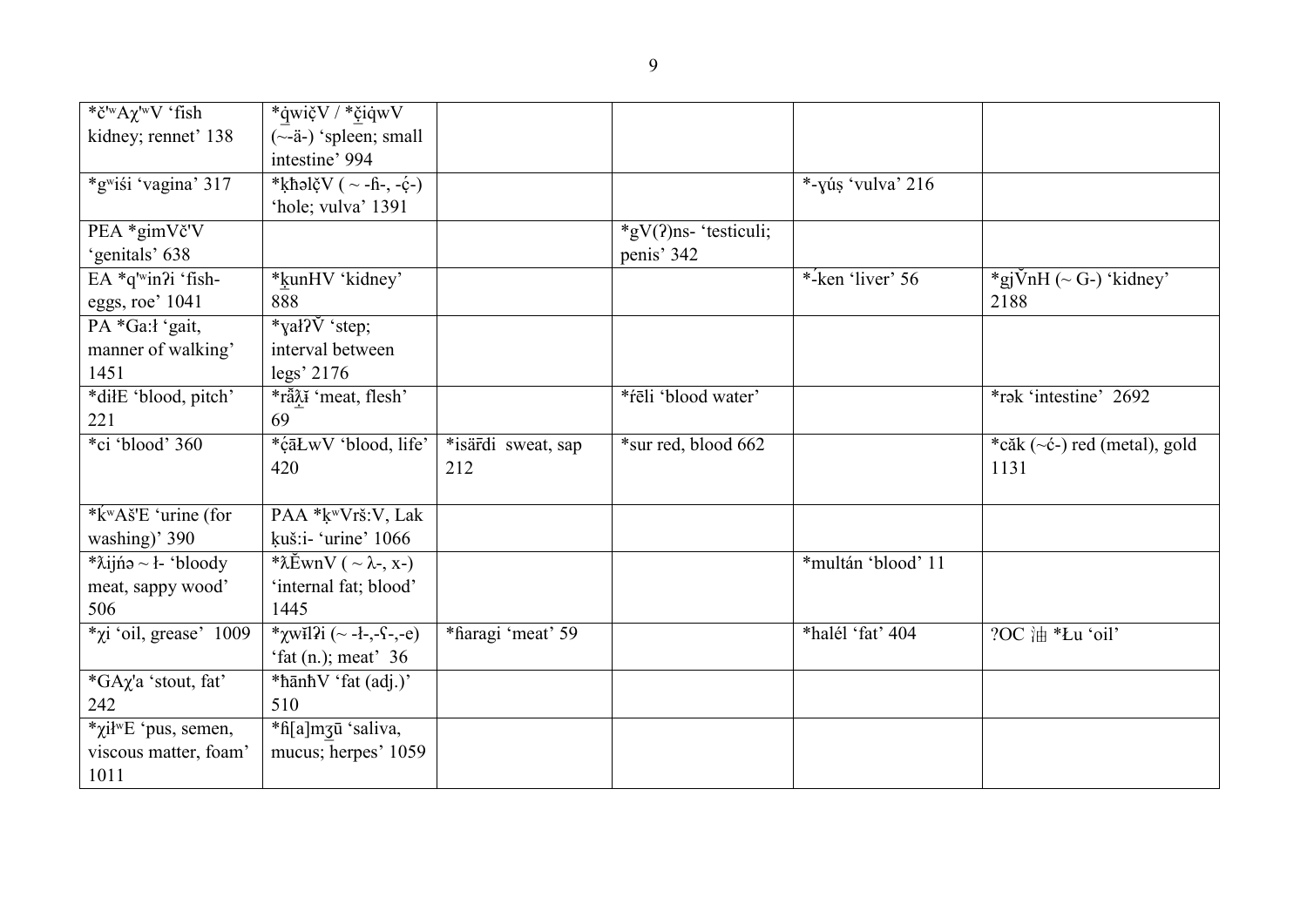| EA * X'ič'E 'slime,                             | * $\lambda$ ăm $V\check{c}V$ (~ *x-) |                  |                                  |                         |                              |
|-------------------------------------------------|--------------------------------------|------------------|----------------------------------|-------------------------|------------------------------|
| goo, mud, nasal                                 | 'saliva; pus' 1054                   |                  |                                  |                         |                              |
| mucus' 465                                      |                                      |                  |                                  |                         |                              |
| *tix <sup>w</sup> E, *tix <sup>w</sup> E 'spit, |                                      |                  | *du(?)K 'spittle,                |                         | *thok 'spit' 1054            |
| saliva' 810                                     |                                      |                  | saliva' 308                      |                         |                              |
| *q <sup>w</sup> EG( <sup>w</sup> )a ~           | *qĕSV 'cough' 2024                   |                  | <i>*</i> χa(?) xtVm 'cough'      |                         | *ghōk 'cough' 2048           |
| * $q^{\rm (w)}$ EG <sup>w</sup> ə 'cough'       |                                      |                  | 784                              |                         |                              |
| 639                                             |                                      |                  |                                  |                         |                              |
| *?walE 'lake' 54                                | *hwiri 'lake, pond'                  |                  | $*$ xur <sub>1</sub> 'water' 776 | *hur $V$ - 'wet; juice' | $*ri(a)j$ 'water' 842        |
|                                                 | 1676                                 |                  |                                  | 566                     |                              |
| *häna 'water                                    | *xänhi 'water' 112                   | *uhain 'wave (in | * $2a(2)$ ń (~x-) 'wave'         | *hán-chil 'water from   |                              |
| (current), river' 334                           |                                      | water)' 334      | 49                               | a wound; watery' 321    |                              |
|                                                 |                                      |                  |                                  |                         |                              |
| $*q$ 'wasE, $*G$ was'E                          | *?ămsa (~ -ə,-i)                     |                  | * $?es 'God, sky' 62$            |                         |                              |
| 'cloud' 629                                     | 'sky, cloud; soul,                   |                  |                                  |                         |                              |
|                                                 | breath; god' 292                     |                  |                                  |                         |                              |
| EA $*q$ win?E 'fire' 641                        | *kwănfiV (/                          |                  | *gə $n-$ 'light' 322             | *gon 'dawn' 264         | OC $#$ *kwan 'light'         |
|                                                 | *hăkwanV) 'light,                    |                  |                                  |                         |                              |
|                                                 | torch' 1707                          |                  |                                  |                         |                              |
| *si[lw]V 'flowing                               | *šVrV 'lake, river'                  |                  |                                  |                         | *sor 'flow, pour' 1589       |
| water' 664                                      | 1678                                 |                  |                                  |                         |                              |
| *s <sup>w</sup> i 'dusk, evening'               | *śwErV 'evening'                     |                  |                                  |                         | *sār 'sunrise / sunset' 1560 |
| 688                                             | 530                                  |                  |                                  |                         |                              |
| EA *ši $\chi$ <sup>w</sup> a 'frost, frost      | *ša $\chi(w)$ V 'dew,                |                  |                                  |                         |                              |
| crystals' 707                                   | hoar-frost' 1695                     |                  |                                  |                         |                              |
| *ta, *tawi 'water' 777                          |                                      |                  | * $2ut- (-x-)$ 'wet'             |                         | *tujH 990 'water'            |
|                                                 |                                      |                  | 1049                             |                         |                              |
| *t'iwč'a 'charcoal;                             | *tVrčwe 'charcoal'                   |                  |                                  |                         |                              |
| black' 838                                      | 593                                  |                  |                                  |                         |                              |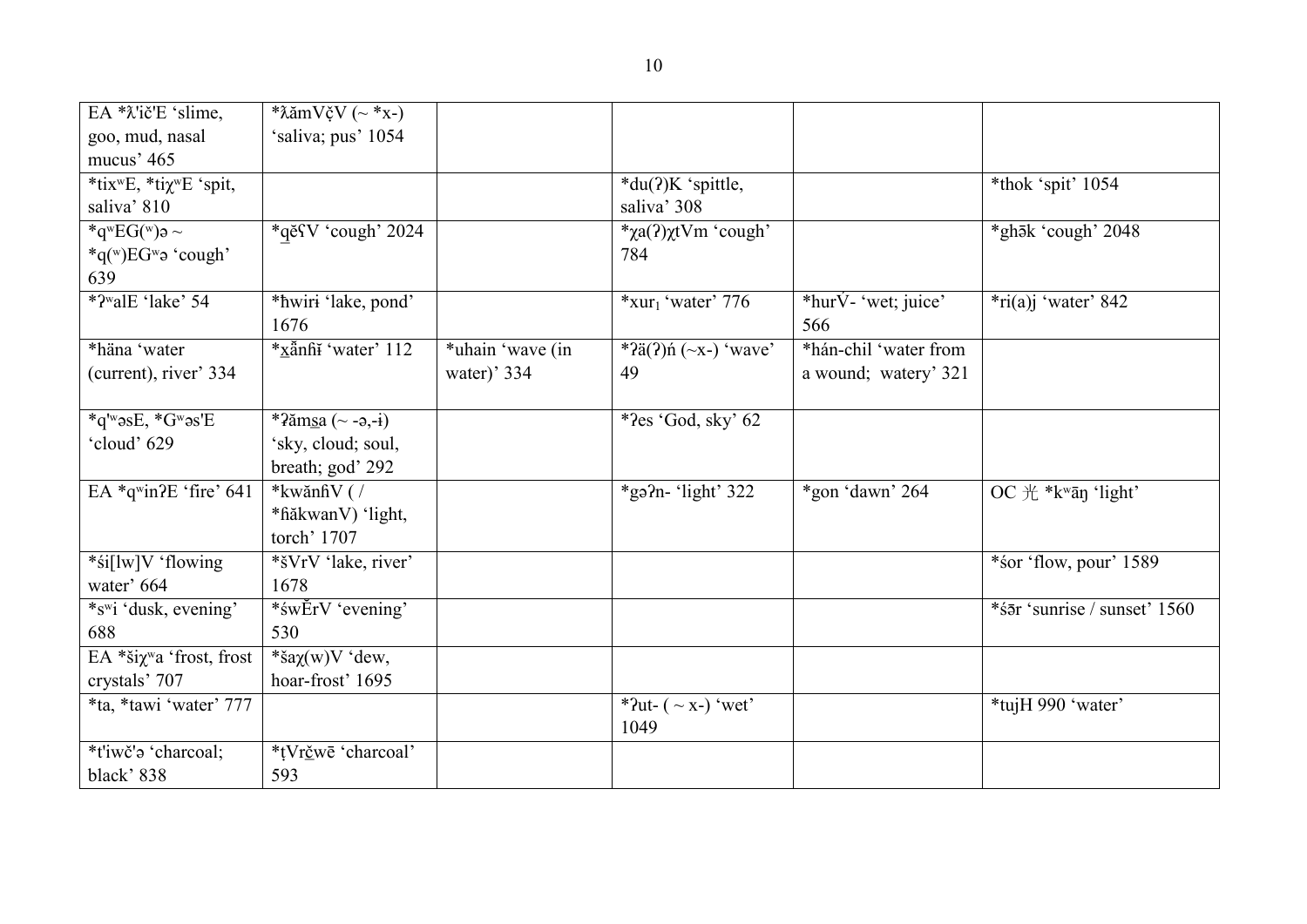| EA *χaja 'cold wind,                                                               | *=Η <sub>δ</sub> χwV 'to get                  |                       |                             |                       |                              |
|------------------------------------------------------------------------------------|-----------------------------------------------|-----------------------|-----------------------------|-----------------------|------------------------------|
| winter' 947                                                                        | cold, freeze' 621                             |                       |                             |                       |                              |
| <i>*</i> χ'wama 'fire, burn'                                                       | *=īkwVmV 'to                                  |                       |                             |                       |                              |
| 1017                                                                               | burn, set on fire' 422                        |                       |                             |                       |                              |
| *k <sup>w</sup> Ela 'spit out                                                      | WC *k <sup>w</sup> V 'rain' 747               |                       |                             |                       |                              |
| liquid, rain' 410                                                                  |                                               |                       |                             |                       |                              |
| EA *q'e? 'cool'                                                                    | *=HiGĀ 'to freeze,                            |                       | * qo ( $\sim$ χ-) 'ice' 545 |                       | *Kja(j)H 'thick (of fluids), |
|                                                                                    | get cold, be                                  |                       |                             |                       | congealed' 2402              |
|                                                                                    | benumbed' 21                                  |                       |                             |                       |                              |
| *jA $\chi$ za 'snow' 1073                                                          | $*$ jămz $\check{A}$ 'snow' 1073              | *ainc- '(hard) frost' |                             |                       |                              |
|                                                                                    | (cf. *jansē 'hoar-                            | 195                   |                             |                       |                              |
|                                                                                    | frost, snow' $1700$ )                         |                       |                             |                       |                              |
| PA *ša: 'luminary,                                                                 | *sVl?V ( $\sim \underline{5}$ -,-ł-,-ĥ-)      |                       |                             | *halánc 'moon' 63     | *lăH (s-) 'moon' 1684        |
| sun, moon' 1173                                                                    | 'light, ray' 1708                             |                       |                             |                       |                              |
| * $\check{\mathsf{c}}$ * $\check{\mathsf{c}}$ * $\check{\mathsf{c}}$ ay, sky' 1145 | $*$ zěwi 'sky' 134                            |                       |                             | *sa 'sun, day' 96     |                              |
| *qä(na) 'day, dawn'                                                                | *HwīqV 'day' 1713                             | *egu- 'sun, day' 99   | *xi?-G, *xi-Ga 'day'        |                       |                              |
| 608                                                                                |                                               |                       | 764                         |                       |                              |
| * $x^w$ Ec'V, * $x^w$ EzV                                                          | Hurr. kušuχ 'moon'                            |                       |                             | *yuha ( $\lt$ *yuṣá?) |                              |
| 'star' 936                                                                         |                                               |                       |                             | 'new moon, time       |                              |
|                                                                                    |                                               |                       |                             | without moon' 265     |                              |
| EA *?iwl'? 'hill,                                                                  | $WC * \lambda V$                              |                       |                             |                       |                              |
| mountain' 34                                                                       | 'mountain' 736                                |                       |                             |                       |                              |
| *ca[j]ə 'stone, rock,                                                              | *fi $\bar{5}$ mVçŏ ( ~ $\zeta$ -,- $\zeta$ -) | *haic 'rock, stone'   |                             |                       |                              |
| mountain' 358                                                                      | 'stone' 765                                   | 98                    |                             |                       |                              |
| EA *ław?i 'cold,                                                                   | $*$ jĭw $\lambda V$ / $* \lambda$ ĭw $V$      | *ełhur 'snow' 333     |                             |                       |                              |
| freeze; ice, frost, hail,                                                          | 'snow' 1699                                   |                       |                             |                       |                              |
| icicle, glacier' 430                                                               |                                               |                       |                             |                       |                              |
| * <i>l'i</i> cold, 'chill; shiver                                                  | *mhēlų cold' 20                               |                       |                             |                       |                              |
| with cold' 469                                                                     |                                               |                       |                             |                       |                              |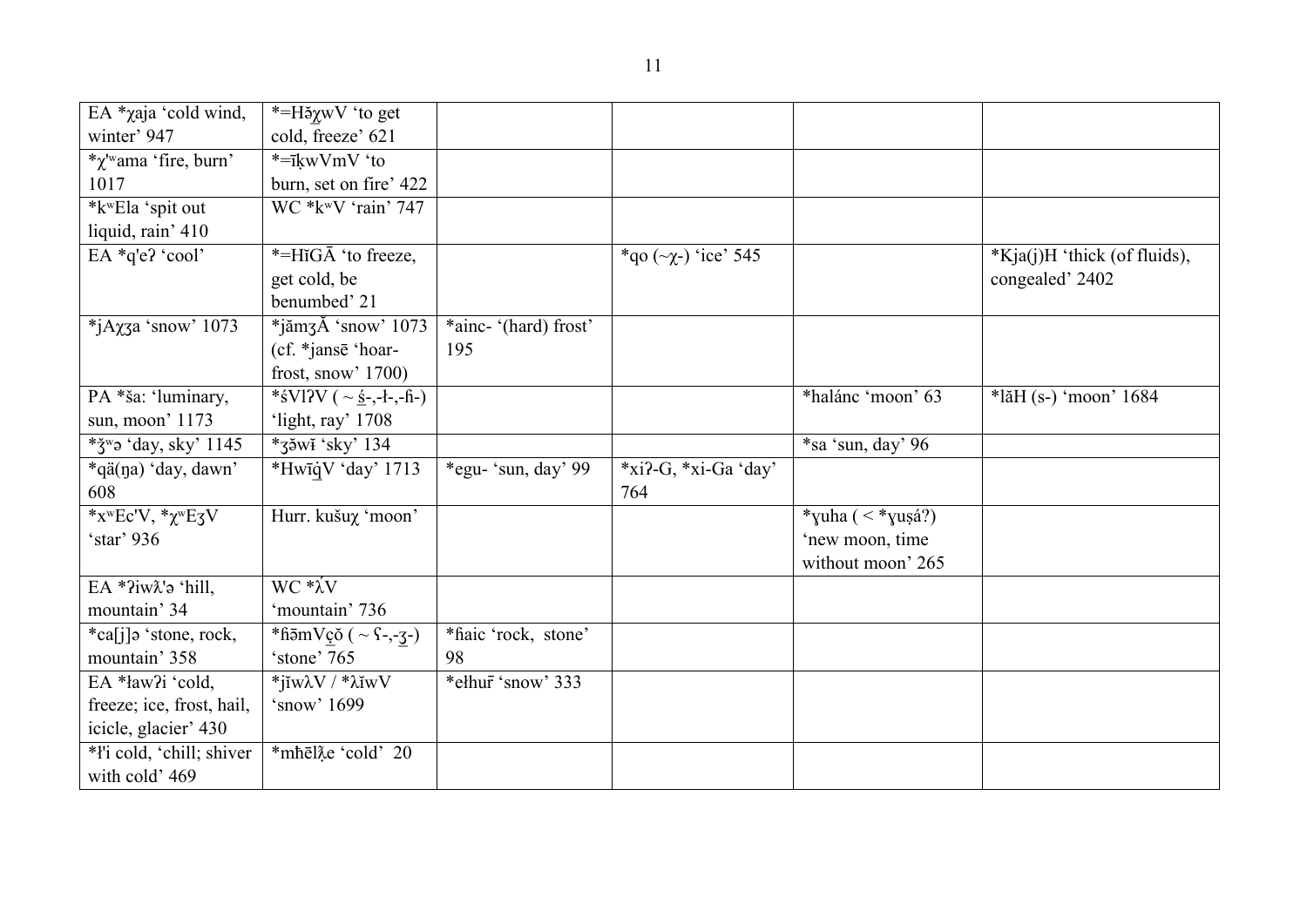| EA *qimE $\sim$ -ŋ- 'low             | *qwi?r $\bar{V}$ / *r?iqw $\bar{V}$ |                         |                                                                              | *-yári-kiṣ 'a small plot | *Qa 'earth' 2597           |
|--------------------------------------|-------------------------------------|-------------------------|------------------------------------------------------------------------------|--------------------------|----------------------------|
| ridge, unforested                    | 'field, arable land'                |                         |                                                                              | of land for older        |                            |
| area' 616                            | 628                                 |                         |                                                                              | people without           |                            |
|                                      |                                     |                         |                                                                              | children' 560            |                            |
| *š <sup>w</sup> ämə 'summer,         | *cōjwilfiV 'autumn,                 | *asaro 'autumn' 500     | $*$ sir <sub>1</sub> - 'summer' 639                                          |                          | OC 秋 *ćhiw 'autumn'        |
| autumn' 757                          | winter' 1709                        |                         |                                                                              |                          |                            |
| *wigša 'stone; stone                 | *mHōK(V)¢V 'flint'                  |                         |                                                                              |                          |                            |
| knife' 866                           | 520                                 |                         |                                                                              |                          |                            |
| *x <sup>w</sup> ił'i 'blow, breathe; | *λw <sub>9</sub> ł?V 'wind, to      | *lurün 'steam,          | *jul- $({\sim} 2, x)$                                                        |                          | *lij 'wind, breeze' 1761   |
| tangle, mess                         | blow' 529                           | vapor; odor, smell'     | 'whirlwind, wind'                                                            |                          |                            |
| (blowing)' $948$                     |                                     | 330                     | 363                                                                          |                          |                            |
| *qimix <sup>*</sup> V 'hole, sore'   | *qHwači 'hole,                      |                         | *q $\overline{q}$ *q $\overline{q}$ * $\left(\sim \chi$ - $\right)$ 'to dig' | *quś 'armpit (of         |                            |
| 621                                  | hollow' 1019                        |                         | 544                                                                          | clothing)' 213           |                            |
| $T1 = wat$ mouth of                  | *wărte 'top' (esp.                  |                         |                                                                              |                          |                            |
| river' 1171                          | PNakh *b(fi)art                     |                         |                                                                              |                          |                            |
|                                      | 'mouth') 1459                       |                         |                                                                              |                          |                            |
| *žəna, *ž <sup>w</sup> əna           | *çĂwnV 'dirt,                       |                         | *siń- 'dirt' 636                                                             |                          | *[ch]in 'moist; soak' 1238 |
| 'muddy water,                        | dungwash; urine'                    |                         |                                                                              |                          |                            |
| menstrual blood'                     | 1078                                |                         |                                                                              |                          |                            |
| 1146                                 |                                     |                         |                                                                              |                          |                            |
| PA *č'e: ?d 'dirt,                   | *čHartV ( $\sim$ -ē-)               |                         |                                                                              |                          |                            |
| scraps' 1174                         | 'dirt' 2002                         |                         |                                                                              |                          |                            |
| *s'än $\chi$ 'ə 'gush, have          | *čHiqw $\AA$ ( $\sim$ *c-, -G-      |                         |                                                                              | *ćíki 'musk (from the    |                            |
| runny diarrhea' 889                  | ) 'dung, ordure, dirt'              |                         |                                                                              | navel of a mountain      |                            |
|                                      | 1062                                |                         |                                                                              | goat)' 150               |                            |
| EA *wisE 'clay                       | *xwǐmcwī (~-ĕ-,-ə̃)                 | $*$ i(n) hünc 'dew' 185 |                                                                              |                          |                            |
| riverbank, bog,                      | 'dirt; bog' 829                     |                         |                                                                              |                          |                            |
| muskeg, soft mud'                    |                                     |                         |                                                                              |                          |                            |
| 855                                  |                                     |                         |                                                                              |                          |                            |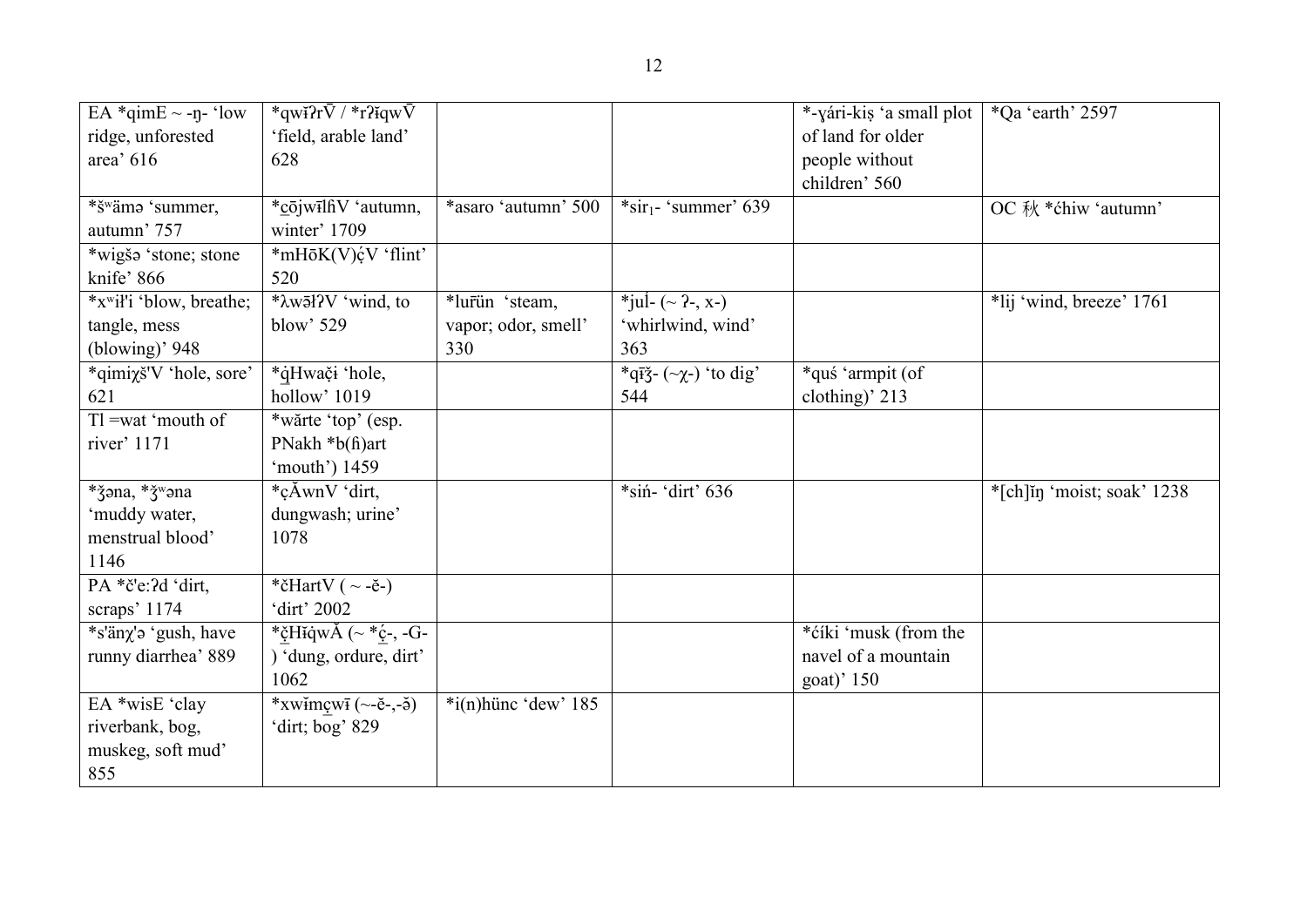| *tEwt'E 'mud,                                             | *těmtV 'dirt, dust'                                             |                       |                            |                         |                            |
|-----------------------------------------------------------|-----------------------------------------------------------------|-----------------------|----------------------------|-------------------------|----------------------------|
| shavings' 804                                             | 365                                                             |                       |                            |                         |                            |
| * <u>š</u> aχwA ( ~ <u>ś</u> -, -ə-)                      |                                                                 |                       | $*s\bar{u}(?)[G]Vk$ 'rust' | *siqá 'green, grass' 39 |                            |
| 'dust, mould' 714                                         |                                                                 |                       | 665                        |                         |                            |
| * $nE\chi$ 'a ~ m- 'gravel,                               | *něqwi (~ - $\bar{a}$ -, - $\underline{V}$ -)                   |                       |                            | *nayé 'dung' 298        | *nīk 'sediment, dirt' 1479 |
| marble' 559                                               | 'earth, dirt' 166                                               |                       |                            |                         |                            |
| EA * X'iža, * Łiža                                        | $\sqrt[k]{\text{lu}^{\text{2}}\text{V} \cdot \text{clay}}$ 1468 |                       |                            |                         |                            |
| 'clay (white, blue);                                      |                                                                 |                       |                            |                         |                            |
| swamp; slush, soft                                        |                                                                 |                       |                            |                         |                            |
| wet snow' 468                                             |                                                                 |                       |                            |                         |                            |
| *X'is'wa 'trash, dirt'                                    | * Awilçw V 'dirt;                                               | *lisun 'musty,        |                            |                         |                            |
| 514 (and EA $\text{*c'i}\&\text{'i}$ )                    | slough, marsh' 828                                              | moldy; dirty, filthy' |                            |                         |                            |
| 'dirt, glue' $669$ )                                      |                                                                 |                       |                            |                         |                            |
| *Läχ' <sup>w</sup> ǯV 'soil, mud,                         | * $l\bar{\text{om}}V$ zĭ (~ -ĕ) 'dirt,                          |                       |                            |                         |                            |
| clay' 498                                                 | earth' 426                                                      |                       |                            |                         |                            |
| *diwš'i ~ - $m\ddot{s}$ '-                                | *thVrcwV 'dirt;                                                 | *tośka 'kaolin' 160   |                            |                         |                            |
| 'mucus, soot' 227                                         | bog' 830                                                        |                       |                            |                         |                            |
| *s'ä 'clay, alluvial                                      | *čHěpĭ (/-b-) 'slime,                                           |                       |                            |                         |                            |
| silt' 887                                                 | clay; to plaster' 892                                           |                       |                            |                         |                            |
| EA *gaχc'E 'dirty,                                        | *Go3V 'green                                                    |                       |                            |                         |                            |
| sticky' 308 and EA                                        | colour; dirt' 48                                                |                       |                            |                         |                            |
| *Gi?q'č'a 'dirt, soot,                                    |                                                                 |                       |                            |                         |                            |
| earwax' 253                                               |                                                                 |                       |                            |                         |                            |
| *G <sub>2</sub> , *G <sub>2</sub> G <sub>2</sub> 'animal, | *bHVrgÅ 'a beast of                                             |                       |                            |                         | $OC * prāk$                |
| mammal' 235                                               | prey' 2032                                                      |                       |                            |                         |                            |
| *k <sup>w</sup> Edi 'breed,                               | *kwărnV 'young (of                                              |                       |                            |                         | *krun 'be born' 2232       |
| animal's young' 402                                       | an animal)' 1108                                                |                       |                            |                         |                            |
| EA $*_{s9}$ , $*_{s9}$ 'child,                            | *šwěmhV 'young                                                  |                       |                            | *sum 'female (of        |                            |
| small, little' 660                                        | goat or sheep' 1101                                             |                       |                            | animals, esp. goats)'   |                            |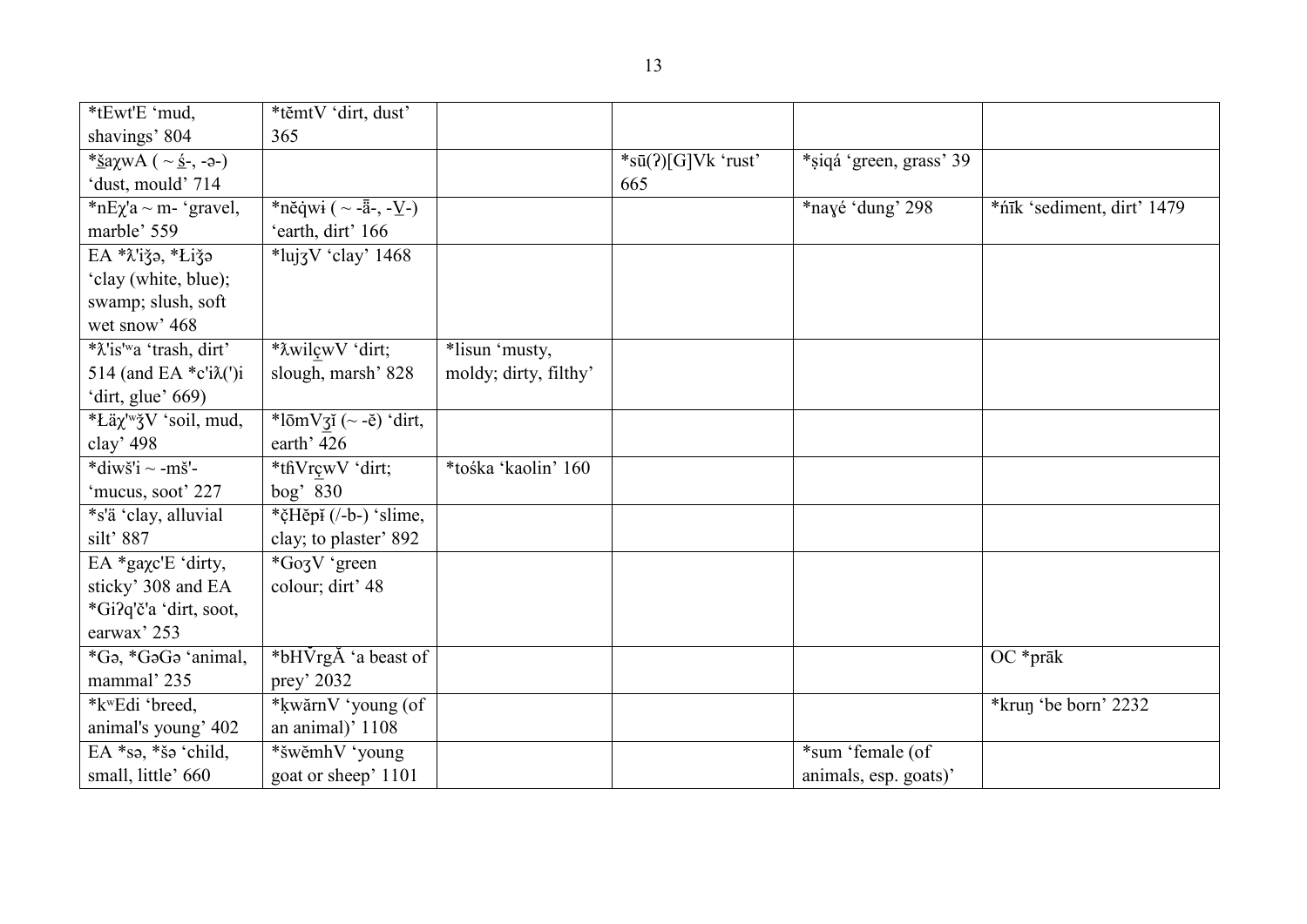|                            |                                     |                      |                                    | 501             |                                     |
|----------------------------|-------------------------------------|----------------------|------------------------------------|-----------------|-------------------------------------|
| *qEwla 'den' 642           | *kHw5rV 'den'<br>1177               |                      | $\text{*}g[a](?)r$ 'cunnus'<br>319 |                 |                                     |
| $PA * də-we: -, * də-$     | *wifiwV 'sheep,                     |                      |                                    | *biwá 'cow' 577 | *wa 'cattle' 430                    |
| wa:-, *?əs-wa:-            | lamb; young of                      |                      |                                    |                 |                                     |
| 'mountain sheep'           | animals' 807                        |                      |                                    |                 |                                     |
| 1237                       |                                     |                      |                                    |                 |                                     |
| Tl s'ik 'black bear'       | *çänqV 'lynx,                       |                      |                                    |                 | *chi(a)k 'leopard' 1230             |
| 1193                       | panther' 2062                       |                      |                                    |                 |                                     |
| *Gwäğə 'wolf' 274          | *gwăžē 'bitch, dog'                 |                      |                                    |                 |                                     |
|                            | 589                                 |                      |                                    |                 |                                     |
| *kwäŁE 'to bark'           | *HelqwA 'to bark'                   |                      |                                    |                 |                                     |
|                            | 1959                                |                      |                                    |                 |                                     |
| *čwänä-si 'fur-bearing     | *čwěn? $V$ (~ -ĥ-)                  |                      |                                    |                 |                                     |
| animals (otter,            | 'game, wild animal'                 |                      |                                    |                 |                                     |
| wolverine, muskrat)'       | 1100                                |                      |                                    |                 |                                     |
| 149                        |                                     |                      |                                    |                 |                                     |
| EA *χVHAša                 | * $\chi$ HVr[ $\varphi$ ]V 'marten; | *harc 'bear, badger' | * $\chi$ a(?)s (~k-) 'badger'      |                 |                                     |
| 'marten' 1046              | otter' 1168                         | 216                  | 783                                |                 |                                     |
| * $k$ 'wiği, * $k$ 'wiš'i, | *fiwVlǯĔ 'marten,                   |                      |                                    |                 |                                     |
| *k'wišwi 'mink,            | weasel; hedgehog'                   |                      |                                    |                 |                                     |
| marten' 381                | 1173                                |                      |                                    |                 |                                     |
| *s'ałakE, *całak'E         | *cārgwV 'weasel,                    | *sagu 'mouse' 176    | *sa?qa 'squirrel' 599              | *ćargé 'flying  | *sren(H) $k$ . of small animal      |
| 'squirrel' 893             | marten' 1162                        |                      |                                    | squirrel' 181   | (weasel, squirrel,                  |
|                            |                                     |                      |                                    |                 | mongoose)' 1521                     |
| *Gaxa 'hare, rabbit'       | *Gwōr?e 'hare'                      |                      |                                    |                 | *qhwār (~*Gw-) 'badger,             |
| 244                        | 1152                                |                      |                                    |                 | ground-rat' 2583                    |
| *čE[?]a, -ə, *čEǯE         | $*iVcwE$ 'mouse'                    |                      | *jūta 'mouse' 366                  |                 | $*j\check{u}(s)$ (/-n) 'k. of small |
| 'mouse, vole' 99           | 1172                                |                      |                                    |                 | animal (hare, rabbit, rat)'         |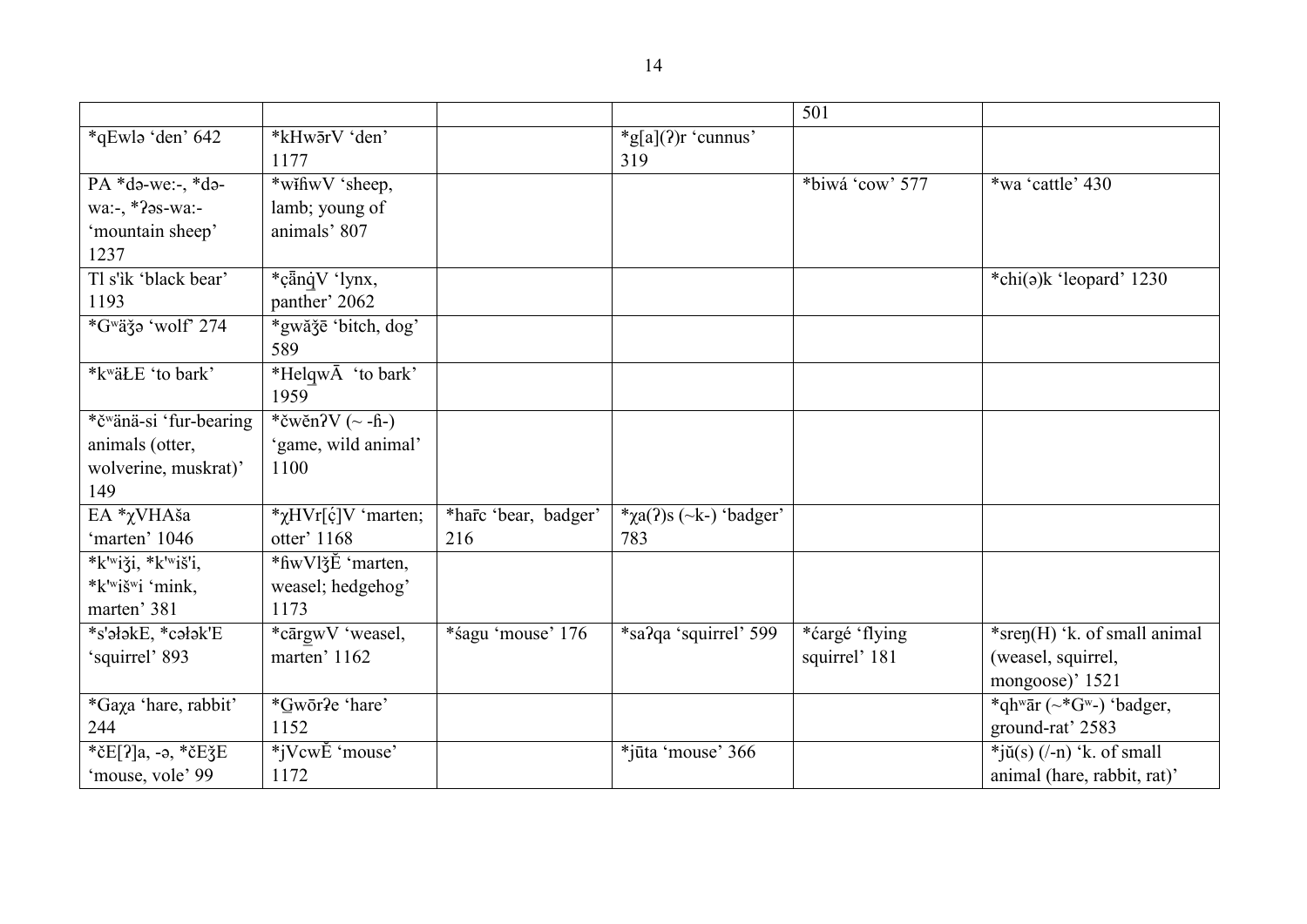|                                                                                  |                                                                                           |                            |                                         | 1455                                          |
|----------------------------------------------------------------------------------|-------------------------------------------------------------------------------------------|----------------------------|-----------------------------------------|-----------------------------------------------|
| $*$ qə, $*$ qəq $V$ , $*$ q'əq' $V$<br>'waterfowl' 618                           | *q̄ārāqwV 'crane'<br>1203                                                                 | *gu(?)riraK 'crane'<br>340 | *qartijo $(\frac{*}{y})$ 'heron'<br>228 | OC $#$ *g(h) $\bar{a}$ k <sup>w</sup> 'crane' |
| *ca 'hawk' 355                                                                   | *cwäm? $\check{V}$ 'eagle'<br>658                                                         |                            |                                         | LB *dzwan 'hawk, kite'                        |
| *Ga, *GaGa 'crow,<br>raven' 243                                                  | *qHwayV 'raven,<br>crow, jackdaw' 118                                                     |                            |                                         |                                               |
| *gwišx'wi 'jay' 318                                                              | $*\overline{wigVsV}$ /*wisV $\chi V$<br>'a bird or animal of<br>prey' 1161                |                            |                                         |                                               |
| Kiowa Apachee yał<br>'crow' 1165                                                 | *GHwVłV<br>'jackdaw, crow'<br>1186                                                        | *kila 'crow' 406           |                                         |                                               |
| *ć'iźg <sup>w</sup> E, *ćić'g <sup>w</sup> E<br>'small songbird<br>(generic)' 67 | * žăqwV 'k. of small<br>bird'8                                                            |                            |                                         | *ćĕkw 'sparrow, small bird'<br>1295           |
| *ši $\chi$ 'wi 'robin' 713                                                       | * <u>š</u> akV / * <u>š</u> akV (~<br>$*\underline{\dot{s}}$ -) 'k. of small<br>bird' 492 |                            | *suqur 'sparrow' 276                    | OC *shiak 'magpie'                            |
| $*$ <sub>X</sub> Enx'a 'frog' 987                                                | *qwVrVq $\bar{V}$ 'frog'<br>1204                                                          | $*$ xə?r- 'frog' 763       | *yórku- 'frog' 230                      | OC 蟈 *kʷrāk 'frog'                            |
| *ča, *čaš'a 'salmon,<br>trout' 95                                                | *čHārV 'fish' 431                                                                         |                            |                                         |                                               |
| *łEq'wi, *ł'EG"i                                                                 | *mHilaGwV /                                                                               |                            | *mulagéi 'an insect                     | *lŏnH / *lŏk [if $\le$ *m-lŏnH /              |
| 'salmon, fish<br>(generic)' 438                                                  | *GHwimalV $(\sim -l-)$<br>'worm' 325                                                      |                            | eating onions etc.' 449                 | -k] 'maggot, larva, chrysalis'<br>1841        |
| *c'is' $\chi^{\text{tw}}E$ 'snail' 66                                            | *çĕlçŭ 'k. of insect'<br>1234                                                             |                            |                                         |                                               |
| EA *č'iwžE                                                                       | *čVrčV / *čVrčV                                                                           |                            |                                         |                                               |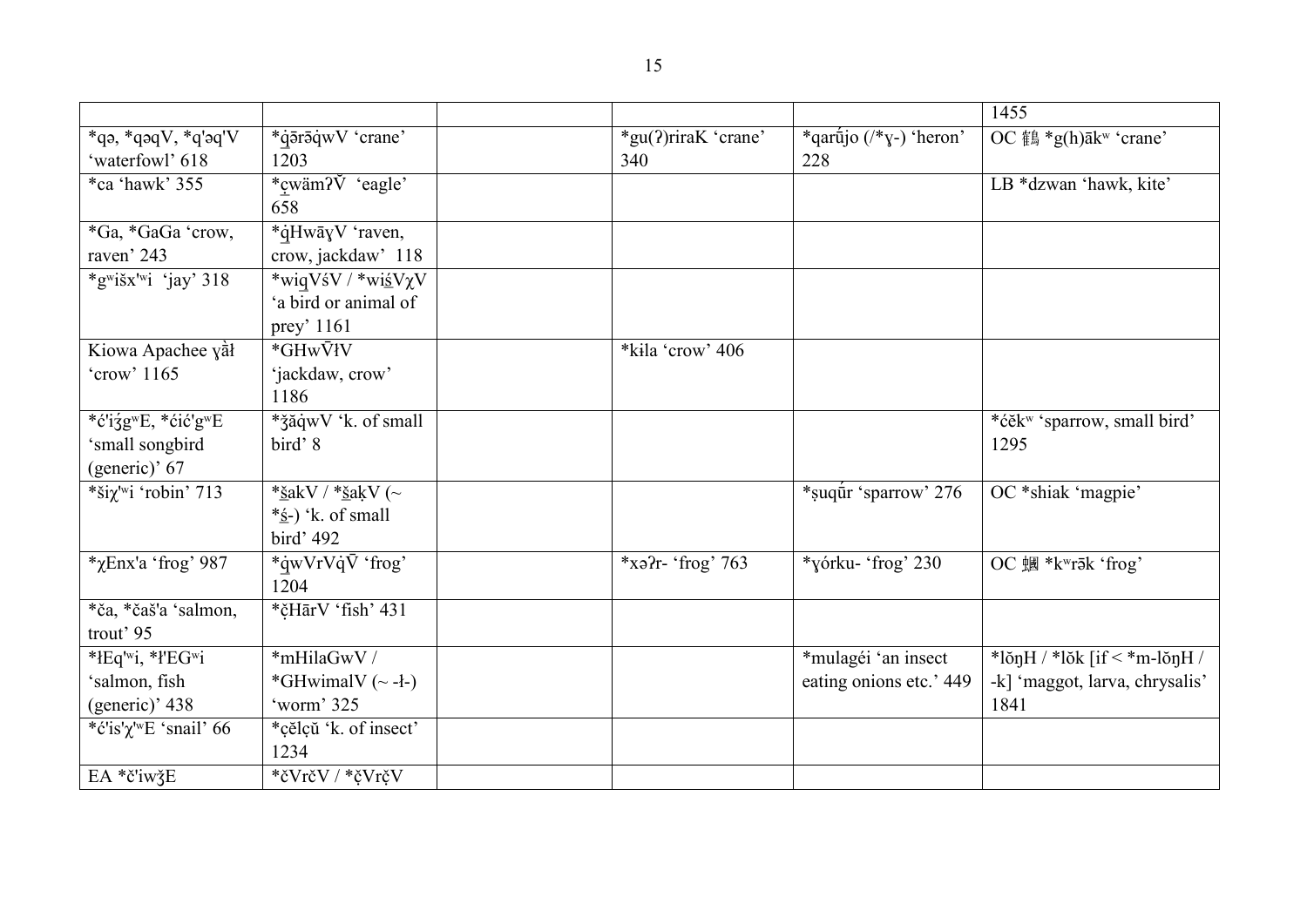| 'maggots, eggs of                    | 'lizard; snake,         |                       |                         |                        |                                       |
|--------------------------------------|-------------------------|-----------------------|-------------------------|------------------------|---------------------------------------|
| blowfly'                             | worm' 656               |                       |                         |                        |                                       |
| EΑ *χΕwχi, -G-                       | *qäwq(w)ĭ 'moth;        |                       | *qumil- $(\sim \chi$ -) |                        | *kwīn ( $\sim$ gw-, Gw-, -ē-, -r, -ł) |
| 'insect, worm' 1001                  | worm' 1222              |                       | 'butterfly' 579         |                        | 'a k. of insect' 2273                 |
| *Gwama, *wama                        |                         |                       |                         |                        |                                       |
| 'maggot, worm' 281                   |                         |                       |                         |                        |                                       |
| Nav k'à:lógì                         | PA *k'olk'VlV           |                       |                         |                        |                                       |
| 'butterfly'                          | 'butterfly'', Av. dial. |                       |                         |                        |                                       |
|                                      | k'alk'uč 'id.' (see     |                       |                         |                        |                                       |
|                                      | under *kăķV 'k. of      |                       |                         |                        |                                       |
|                                      | insect' 1232)           |                       |                         |                        |                                       |
| E čid- $\chi$ ~ čəd- $\chi$ 'nits,   | PAvAnd *čondi /         |                       |                         |                        |                                       |
| louse-eggs'                          | *čonți 'flea', PTsez    |                       |                         |                        |                                       |
|                                      | *tima / *čima 'nit'     |                       |                         |                        |                                       |
|                                      | (contaminating with     |                       |                         |                        |                                       |
|                                      | PNC *čwinhV 819)        |                       |                         |                        |                                       |
| PA *waN $\sim$ m- 'fly               | *pŏrV $(-1)$ 'bee;      | *pinpiRin 'butterfly' |                         | *phirán 'moth; spider' | *Pra 'bird, fowl' 389                 |
| (n.)' 270                            | butterfly' 863          | 103                   |                         | 174                    |                                       |
| *?AsE 'tree' 10                      | *?FrcV 'stick, wood'    |                       |                         | *hurc 'pole' 403       |                                       |
|                                      | 2006                    |                       |                         |                        |                                       |
| EA *nisE 'tree                       | *fiwmĭçĕ 'a             |                       |                         |                        |                                       |
| (conifer, generic)'                  | coniferous tree'        |                       |                         |                        |                                       |
| 557                                  | 1241                    |                       |                         |                        |                                       |
| *waš'V 'bush' 864                    | *mučŬ / *čumŬ           |                       |                         | *mus- 'branches with   |                                       |
|                                      | 'stick' 1025            |                       |                         | leaves; wood, thicket' |                                       |
|                                      |                         |                       |                         | 451                    |                                       |
| EA $*\chi$ <sup>w</sup> i?šE 'thorn' | Ау кагс': і 'колючий    |                       |                         |                        |                                       |
| 1059                                 | кустарник с             |                       |                         |                        |                                       |
|                                      | горькими                |                       |                         |                        |                                       |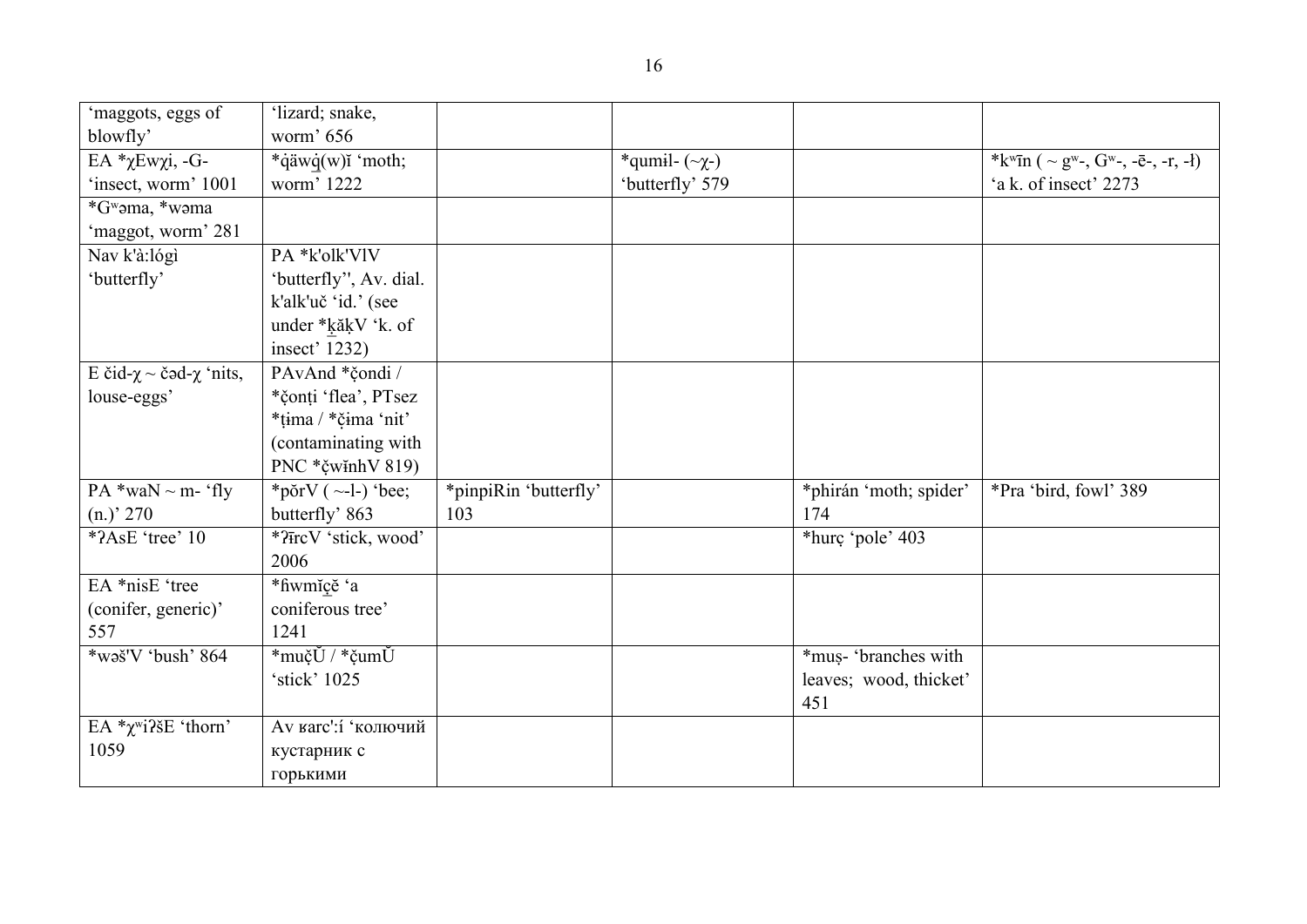|                                                           | плодами', Darghi            |                                 |                   |                                                |
|-----------------------------------------------------------|-----------------------------|---------------------------------|-------------------|------------------------------------------------|
|                                                           | dial. yanc:e                |                                 |                   |                                                |
|                                                           | 'шиповник' +                |                                 |                   |                                                |
|                                                           | Akhvakh χeče                |                                 |                   |                                                |
|                                                           | 'колючка', Avar <i>za</i> č |                                 |                   |                                                |
|                                                           | копье, пика, штык,          |                                 |                   |                                                |
|                                                           | жало пчелы',                |                                 |                   |                                                |
|                                                           | Darghi Akushi ruc           |                                 |                   |                                                |
|                                                           | 'штык'                      |                                 |                   |                                                |
| PA *su:ns 'spear;                                         | *3ā3ĕ 'thorn, prick'        | *se?s 'larch' 613               | *ćhas 'thorn' 324 |                                                |
| stinger (of insect);                                      | 1244                        |                                 |                   |                                                |
| thin bill (of bird)'                                      |                             |                                 |                   |                                                |
| 1647                                                      |                             |                                 |                   |                                                |
| *č'A <sub><math>X</math>E</sub> 'willow' 122              | *čุwheli $(- -1, -1)$       |                                 |                   | *s <sup>al</sup> 'willow, poplar' 983          |
|                                                           | 'willow, ash' 1263          |                                 |                   |                                                |
| *zagwi/*zigwi,                                            | *zimzV 'k. of berry         |                                 |                   |                                                |
| *gwagwi/*gwigwi, etc.                                     | (or flower,                 |                                 |                   |                                                |
| 'berry (generic)' 284                                     | blossom)' 1284              |                                 |                   |                                                |
| * $\lambda$ 'ət'E 'cranberry'                             | *ładV 'k. of berry'         |                                 |                   |                                                |
| 513                                                       | 2089                        |                                 |                   |                                                |
| EA $*q^{\text{w}}a^{\gamma}a$ , $*q^{\text{w}}a\lambda'a$ | *kăhlV 'k. of berry'        |                                 |                   |                                                |
| 'salmonberry,                                             | 538                         |                                 |                   |                                                |
| cloudberry' 631                                           |                             |                                 |                   |                                                |
| $*$ š'i 'k. of berry' 735                                 | *cibV 'k. of berry'         |                                 |                   |                                                |
|                                                           | 1273                        |                                 |                   |                                                |
| * $\Sigma$ Ex'ə, * $\Sigma$ <sup>w</sup> Ex'ə             | *śwänqī 'gum, ink'          | * žik $(\sim g, -\chi)$ 'resin, |                   |                                                |
| 'pitch, gum' 1143                                         | 2125                        | gum' 841                        |                   |                                                |
| PEA *?ałi 'boughs                                         | *2ăłV 'branch' 1238         | *?u?lan ( $\sim$ x-, j-)        |                   | $*j\bar{\mathfrak{sl}}$ (/-r) 'sprout, branch' |
| with needles,                                             |                             | 'rod, twig' 154                 |                   | 1436                                           |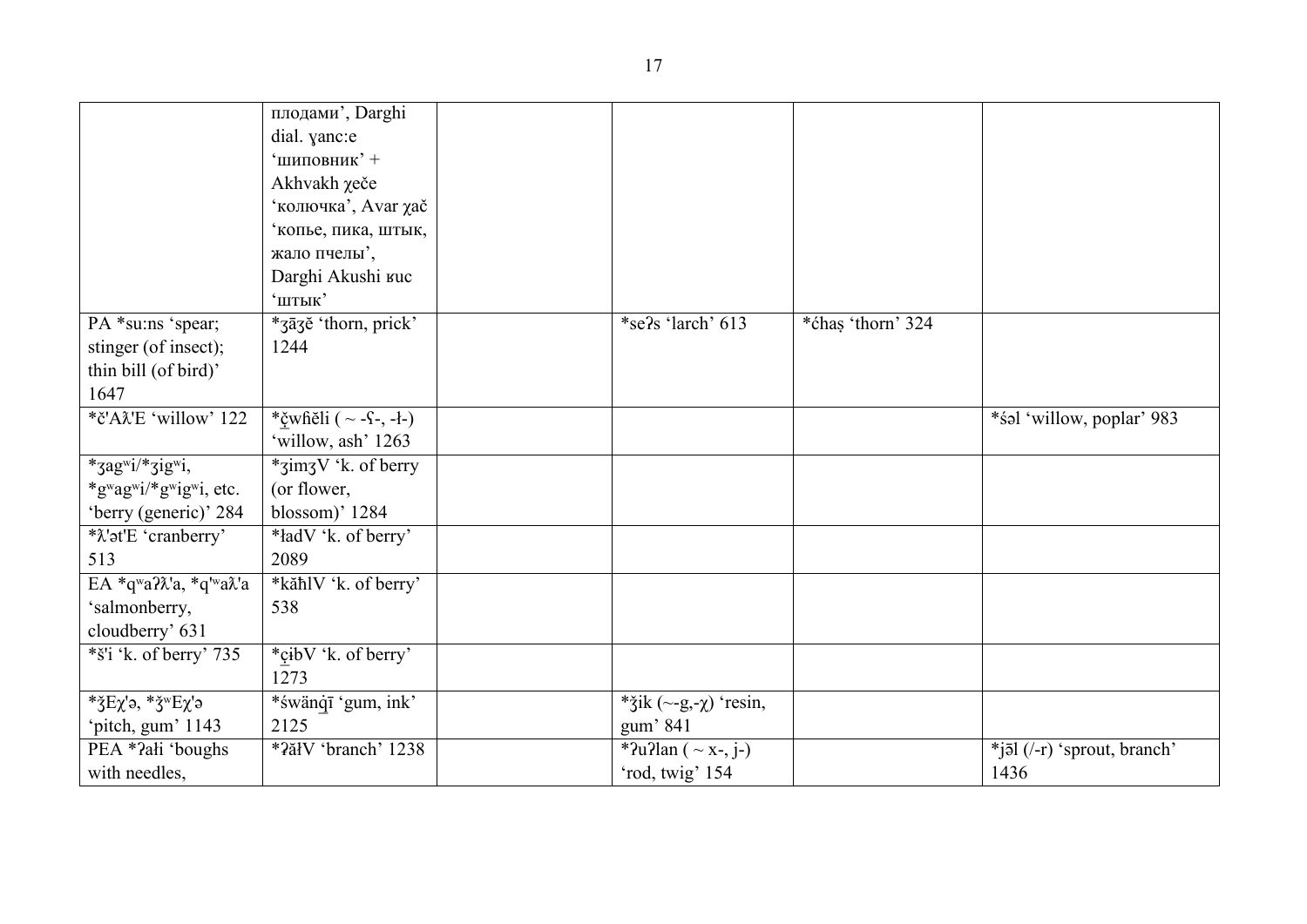| branches' 6           |                                  |                      |                       |                        |                    |
|-----------------------|----------------------------------|----------------------|-----------------------|------------------------|--------------------|
| *ciwli 'knot, limb,   | *chwora 'hair;                   | *čorū 'root of hair' |                       |                        |                    |
| branch' 366           | switch, long branch'             |                      |                       |                        |                    |
|                       | 50                               |                      |                       |                        |                    |
| *limV 'man, male,     | $*$ līwŁĔ / $*$ Łīwl $\check{V}$ |                      |                       | *lei $(<$ *leli), *lal |                    |
| person' 448           | 'man, male' 35                   |                      |                       | 'addressing a man;     |                    |
|                       |                                  |                      |                       | free man, great man'   |                    |
|                       |                                  |                      |                       | 225                    |                    |
| Tl łin-git, łin-git   | * $kw\breve{V}nVtV$ ( /          |                      | *ke?t 'man, person'   |                        |                    |
| 'person, Tlingit' 494 | *kwVnVtV) 'male;                 |                      | 378                   |                        |                    |
|                       | young man, hero'                 |                      |                       |                        |                    |
|                       | 1766                             |                      |                       |                        |                    |
| *3Ala ~ -n- 'woman'   | PNakh * ž?ali(j)                 |                      |                       |                        |                    |
| 283                   | 'dog', Tsez zilu                 |                      |                       |                        |                    |
|                       | 'female', Darghi                 |                      |                       |                        |                    |
|                       | žura 'bitch' (with               |                      |                       |                        |                    |
|                       | irreg. -r-) 424                  |                      |                       |                        |                    |
| EA *qə 'woman' 612    | *qwănV 'woman'                   |                      | *qVm- $(\sim \chi$ -) | *yen- 'queen' 167      |                    |
|                       | 115                              |                      | 'woman' 581           |                        |                    |
| PA *č'we:? 'female,   | *cwŏj $V$ ( ~ -i-)               | *aćo 'old woman'     |                       |                        | OC 雌 chej 'female' |
| woman'                | 'woman, female'                  | 186                  |                       |                        |                    |
|                       | 468                              |                      |                       |                        |                    |
| *kEłi 'young man,     | *qVlē ( $\sim$ q-,-i)            |                      |                       |                        |                    |
| boy' 404              | 'child, young one'               |                      |                       |                        |                    |
|                       | 1762                             |                      |                       |                        |                    |
| EA *čik'wi, *k'wiči   | *čäkŭ / *čäkŭ                    |                      |                       |                        |                    |
| 'small' 108           | 'young (of animals),             |                      |                       |                        |                    |
|                       | boy' 760                         |                      |                       |                        |                    |
| EA *?Vdajə, *dajə     | *dājV / *dādājV                  |                      |                       |                        |                    |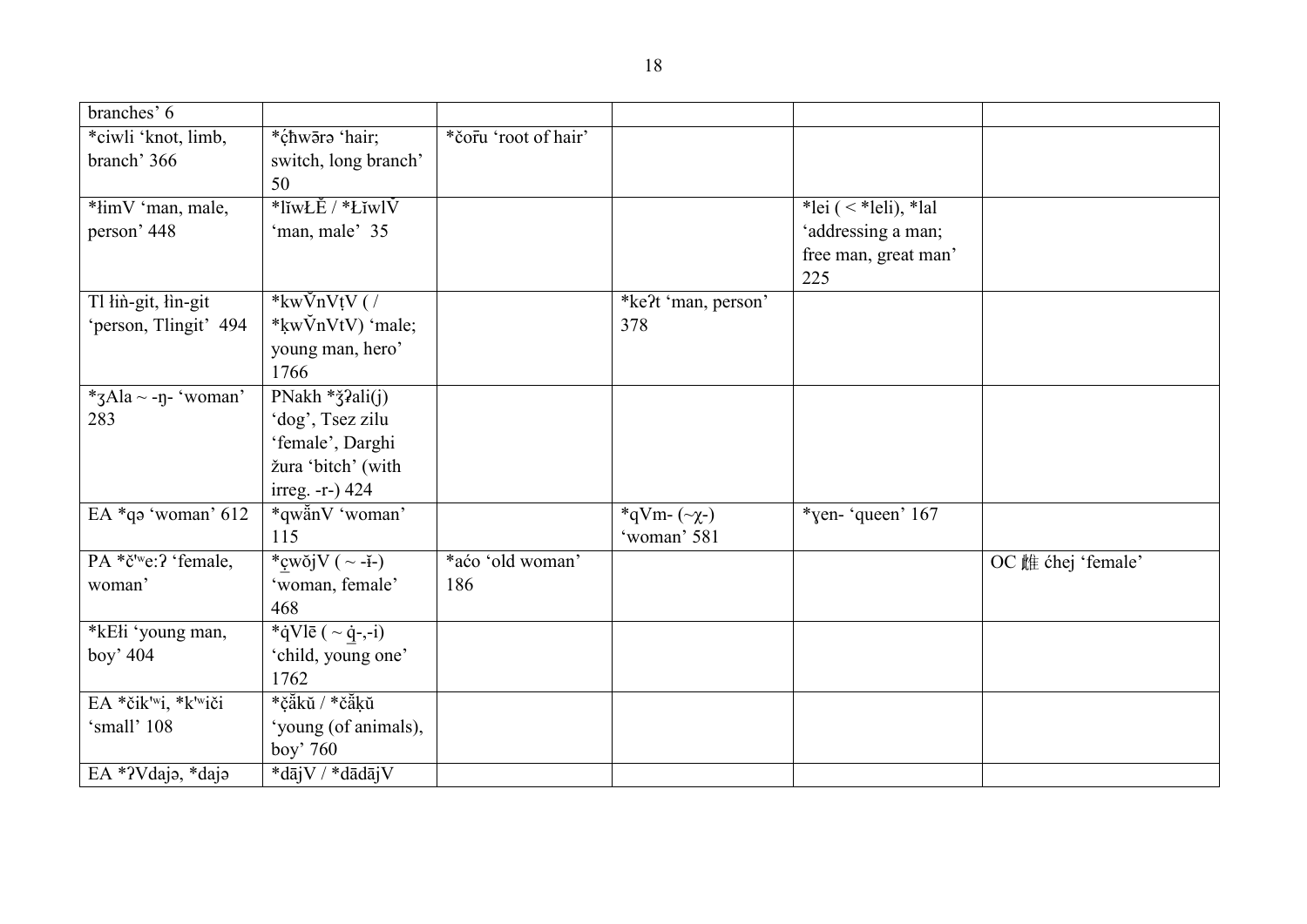| 'father' 167                                    | 'father; mother'                               |                       |                          |                        |                                          |
|-------------------------------------------------|------------------------------------------------|-----------------------|--------------------------|------------------------|------------------------------------------|
|                                                 | 1756                                           |                       |                          |                        |                                          |
| EA *hana 'mother'                               | $*2\bar{a}nV(iV)$ 'mother'                     |                       |                          |                        | *nējH 'elder female relative'            |
| 327                                             | 1759                                           |                       |                          |                        | 561                                      |
| *?wija, -a 'father-in-                          | * $?$ õb $\bar{V}$ (jV) 'father'               |                       | *?ob 'father' 127        | *-pe 'grandfather' 459 | *paH 'father' 233                        |
| law, father's father'                           | 889                                            |                       |                          |                        |                                          |
| 867                                             |                                                |                       |                          |                        |                                          |
| EA *naza $\sim$ 1-                              | *n <sup>i</sup> wc(w) $\bar{A}$ 'prince,       |                       |                          |                        |                                          |
| 'woman's brother;                               | ruler; bride-groom'                            |                       |                          |                        |                                          |
| relative-in-law' 1187                           | 1749                                           |                       |                          |                        |                                          |
| PA *wu: $(2)$ $\check{\mathfrak{z}}$ (w) 'older | *=iči 'brother,                                | *a(n)-his-ba 'sister  | $*b[i](?)s$ 'brother,    | *-cu 'brother, sister' | *ćĕjH 'elder sister or                   |
| brother', *de:?                                 | sister' (with various                          | (of a woman)'         | sister'                  | 226                    | brother' 1303                            |
| 'younger sister' (cf.                           | class markers) 1760                            |                       |                          |                        |                                          |
| also *?inc' <sup>w</sup> V ~ $n$ <sup>-</sup>   |                                                |                       |                          |                        |                                          |
| 'woman's brother' 36)                           |                                                |                       |                          |                        |                                          |
| <i>*</i> γAla 'house' 969                       | $\overline{*}$ qəl $\overline{V}$ 'house, hut' |                       |                          |                        | *krā ( $\sim$ g-) 'house, palace'        |
|                                                 | 1179                                           |                       |                          |                        | 2646                                     |
| *? <sup>w</sup> AnE 'house'                     | * $Gwin2V$ (~ -ħ-,-ſ-)                         |                       | <i>*</i> χu?η 'houses',  |                        | *qim $(\sim$ *q <sup>w</sup> im) 'house' |
| 1344                                            | 'village; house'                               |                       | secondarily $\chi u$ ?-s |                        | 2541                                     |
|                                                 | 1344                                           |                       | 'house' 812              |                        |                                          |
| *?Ada 'thing' 3                                 | *?ādV 'thing' 2297                             |                       |                          |                        |                                          |
| *jajo 'clothes,                                 | *qwăjē ( $\sim$ -ĕ-)                           | *gai / *e-kai 'thing' |                          |                        |                                          |
| belongings; pack'                               | 'thing(s),                                     | 302                   |                          |                        |                                          |
| 1092                                            | possession(s),                                 |                       |                          |                        |                                          |
|                                                 | household' 1355                                |                       |                          |                        |                                          |
| *x <sup>w</sup> äž <sup>w</sup> i 'strength,    | *çăqV 'strength,                               |                       | *sa(?)kar- $(-g$ -,-G-)  |                        | *chăk 'hard, difficult' 1196             |
| work'                                           | power' 1820                                    |                       | 'hard' 608               |                        |                                          |
| PA *wa: ?G 'war; war                            | *?wǎhri ( $\sim$ -e)                           |                       | $*ha(?)r-'Arin; slave,$  | *hol 'army, troups'    | *rāH 'enemy, captive, war'               |
| party, group of                                 | 'troops, army' 1720                            |                       | servant' 347             | 395                    | 640                                      |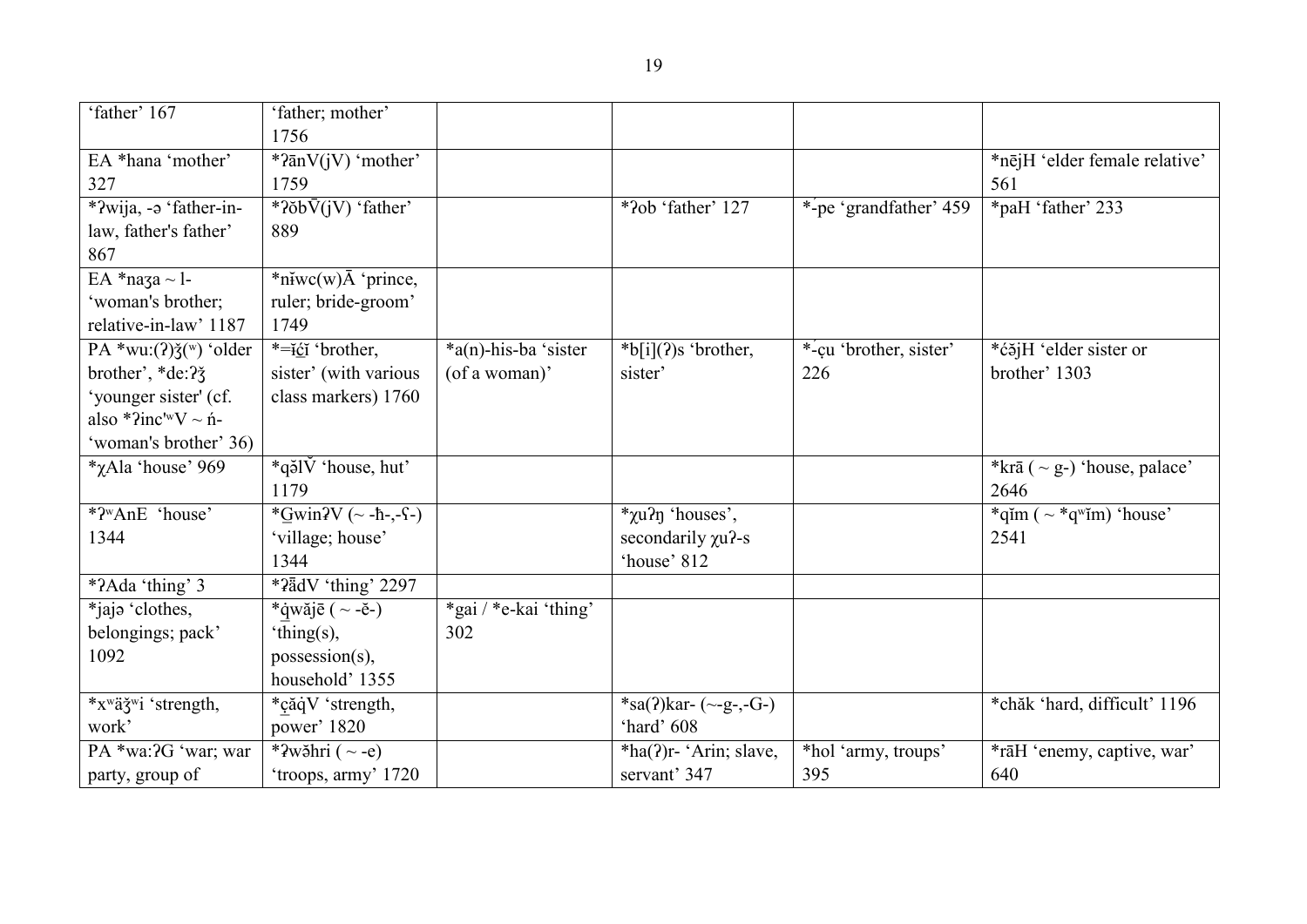| warriors; raid' 1164                |                                                 |                      |                      |                                                                                      |
|-------------------------------------|-------------------------------------------------|----------------------|----------------------|--------------------------------------------------------------------------------------|
| *śəji, *wəśəji 'name'<br>662        | *3wěrh <sub>ř</sub> 'name' 72                   |                      |                      | *C <sub>3</sub> 'name, concept, form'<br>1363                                        |
| EA *č'ja? 'master,                  | *b <u>i</u> čē (~-ä-,- <del>ī</del> )           |                      |                      |                                                                                      |
| god' 722                            | 'moral experience;                              |                      |                      |                                                                                      |
|                                     | god' 823                                        |                      |                      |                                                                                      |
| *śwonE 'cure                        |                                                 | *se?nVn 'shaman'     |                      | *s[ă]n 'k. of demon' 1492                                                            |
| shamanistically,                    |                                                 | 616                  |                      |                                                                                      |
| medicine-man' 883                   |                                                 |                      |                      |                                                                                      |
| $*$ <sub>Z</sub> EŁ $\circ$ 'offer, | *Gwāłħo $(\sim$ -ə)                             | *qə(?)r-(χ-) 'bad-   | *yul 'hate, enmity'  | $*G\bar{\text{a}}wH$ (/*Gh-) 'scold,                                                 |
| sacrifice, bless' 994               | 'gossip, rumour;                                | tempered, angry' 536 | 387                  | offend' 2080                                                                         |
|                                     | offence, anger' 2107                            |                      |                      |                                                                                      |
| PA *č'wi:nd 'die,                   | *cHwildV 'tower;                                |                      |                      | * $\acute{\rm{c}}$ ăt ( ~ $\acute{\rm{z}}$ -, -ia-) 'sacrifice,                      |
| corpse, spirit of dead              | headstone' 816                                  |                      |                      | offering' 1293                                                                       |
| person' 1160                        |                                                 |                      |                      |                                                                                      |
| <i>*la</i> χ'a, *laGa 'wither,      | $*$ =ilqwV-                                     | *qp- 'to die' $573$  | *ya-n- 'to be        | *k <sup>w</sup> i (-t; ~ g <sup>w</sup> -, q <sup>w</sup> -, G <sup>w</sup> -) 'old, |
| die' 432                            | $(\frac{1}{2} = i \chi W - \frac{1}{2})$ to die |                      | exhausted, tired; to | weak' 2268                                                                           |
|                                     | (plur. subject), die                            |                      | kill' 50             |                                                                                      |
|                                     | out' 336                                        |                      |                      |                                                                                      |
| *hawa 'sick, hungry'                | *=HiqV 'to be                                   |                      |                      | *kɔ̃j (~g-,q-,G-,-ĭ-) 'famine,                                                       |
| 333                                 | hungry; to long,                                |                      |                      | fast' 2168                                                                           |
|                                     | strive' 1975                                    |                      |                      |                                                                                      |
| $*$ χa 'kill, fight' 975            | $*$ =ilqwV-                                     |                      |                      |                                                                                      |
|                                     | $(\n\ast = i \chi wV)$ 'to kill,                |                      |                      |                                                                                      |
|                                     | slaughter' 633                                  |                      |                      |                                                                                      |
| *śEji 'voice' 659                   | *jī <u>š</u> wĂ 'voice, song'                   |                      |                      | *śa 'sing' 1544                                                                      |
|                                     | 1958                                            |                      |                      |                                                                                      |
| *c <sup>w</sup> a 'change,          | *= $i\text{eV}$ ( ~ - $i$ -) 'to                |                      | *-chi- 'give' 38     |                                                                                      |
| distribute' 76                      | sell, distribute' 1847                          |                      |                      |                                                                                      |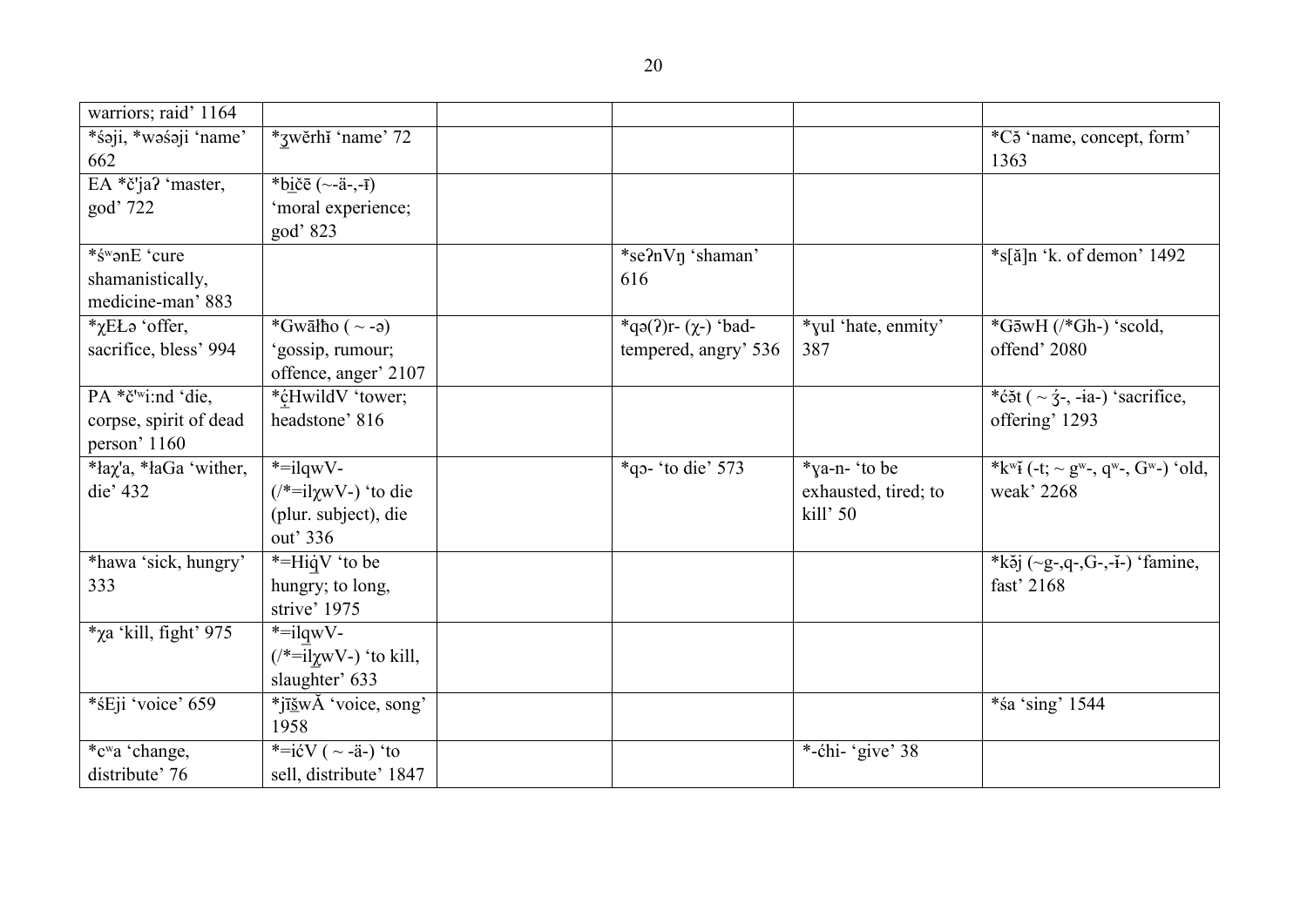| E d-lid-g 'S (tree,                                 | * $\lambda$ windV ( ~ -i-, - $\bar{a}$ -) | *ilhinti 'firebrand, |                                  |                         |                                                           |
|-----------------------------------------------------|-------------------------------------------|----------------------|----------------------------------|-------------------------|-----------------------------------------------------------|
| bush, branch) is dead                               | 'wood, firewood'                          | ember' 332           |                                  |                         |                                                           |
| and dried' 1169                                     | 1568                                      |                      |                                  |                         |                                                           |
| <i>*</i> χ <i>i</i> 'carry on back'                 | $*=$ <sup>γ</sup> $V$ 'to carry,          |                      | *?eq- $(-2-\chi)$ 'to load       | *-hó-n 'to take, hold'  |                                                           |
| 1008                                                | bear'; *r-[ $\tilde{a}$ ] $\chi$ V        |                      | $\text{(off)}$ ' 964             | 539                     |                                                           |
|                                                     | 'load, burden' 1611                       |                      |                                  |                         |                                                           |
| Hare giè, = giér-e?                                 | *GwātV 'street,                           |                      | *qo?t $(\sim_X)$ 'way,           |                         |                                                           |
| 'road' 1170                                         | block, village' 1671                      |                      | road' 551                        |                         |                                                           |
| *s'äx'a 'bowl, dish'                                | *căqwă ~ *căqwă                           | *aśka 'trough,       | *si?k $(\sim-g,\sim)$ 'trough    |                         | $\check{\mathrm{Kce}}$ [Ce] $k^{\mathrm{w}}$ 'ladle' 1392 |
| 891                                                 | 'scoop, spoon,                            | manger' 215          | for dough' 643                   |                         |                                                           |
|                                                     | wooden vessel' 1423                       |                      |                                  |                         |                                                           |
| Tl kàt 'long flat                                   | *küdwV 'basket,                           |                      |                                  |                         | $*$ k(h) $\delta t$ 'k. of basket' 2330                   |
| basket' 666                                         | receptacle' 1548                          |                      |                                  |                         |                                                           |
| Nav ?à-šīh 'salt' 1189                              | *cwĕnhV ( $\sim$                          |                      |                                  |                         | $^{\ast}$ C[u] $\overline{a}$ j 'salt' 1356               |
|                                                     | *cĕmhV) 'salt' 356                        |                      |                                  |                         |                                                           |
| *či $\chi$ 'a, *č' <sup>w</sup> i $\chi$ 'a,        | *čůkwV / *čůkwV                           |                      |                                  |                         |                                                           |
| *š(w)i $\chi$ 'a 'hook' 117                         | 'to be hooked,                            |                      |                                  |                         |                                                           |
|                                                     | curved; hook' 1381                        |                      |                                  |                         |                                                           |
| *gas'V ~ $\check{\mathsf{S}}^{\mathrm{w}}$ - 'post, | *gōnʒi ( $\sim$ -e)                       |                      |                                  |                         |                                                           |
| ladder' 297                                         | 'threshhold; ladder'                      |                      |                                  |                         |                                                           |
|                                                     | 1378                                      |                      |                                  |                         |                                                           |
| *xEsE 'pole in trap'                                | *qwĕrč $\bar{V}$ ( ~ - i-, - > -)         |                      | $*xus(V)$ 'fork,                 | *gaché 'branch' 145     |                                                           |
| 943                                                 | 'stick' 1400                              |                      | hunting spear' 780               |                         |                                                           |
| PEA *?isE 'fish trap,                               | $*$ ?ils $\check{V}$ 'tower' 817          |                      |                                  |                         |                                                           |
| dipnet' 24                                          |                                           |                      |                                  |                         |                                                           |
| *GižE 'act with end                                 | *GHwälćV stick,                           |                      | $*q\bar{e}$ ξ - (~χ-) 'pole' 530 | *gilc 'key (of a lock)' |                                                           |
| of stick-like                                       | board; bolt 1382                          |                      |                                  | 300                     |                                                           |
| instrument' 269                                     |                                           |                      |                                  |                         |                                                           |
| *dEna $\sim$ -m-, -ń- 'fish                         |                                           |                      | *dəm 'arrow; net                 |                         | *dhŏn $(\sim$ -ŭ-) 'pierce, sharp                         |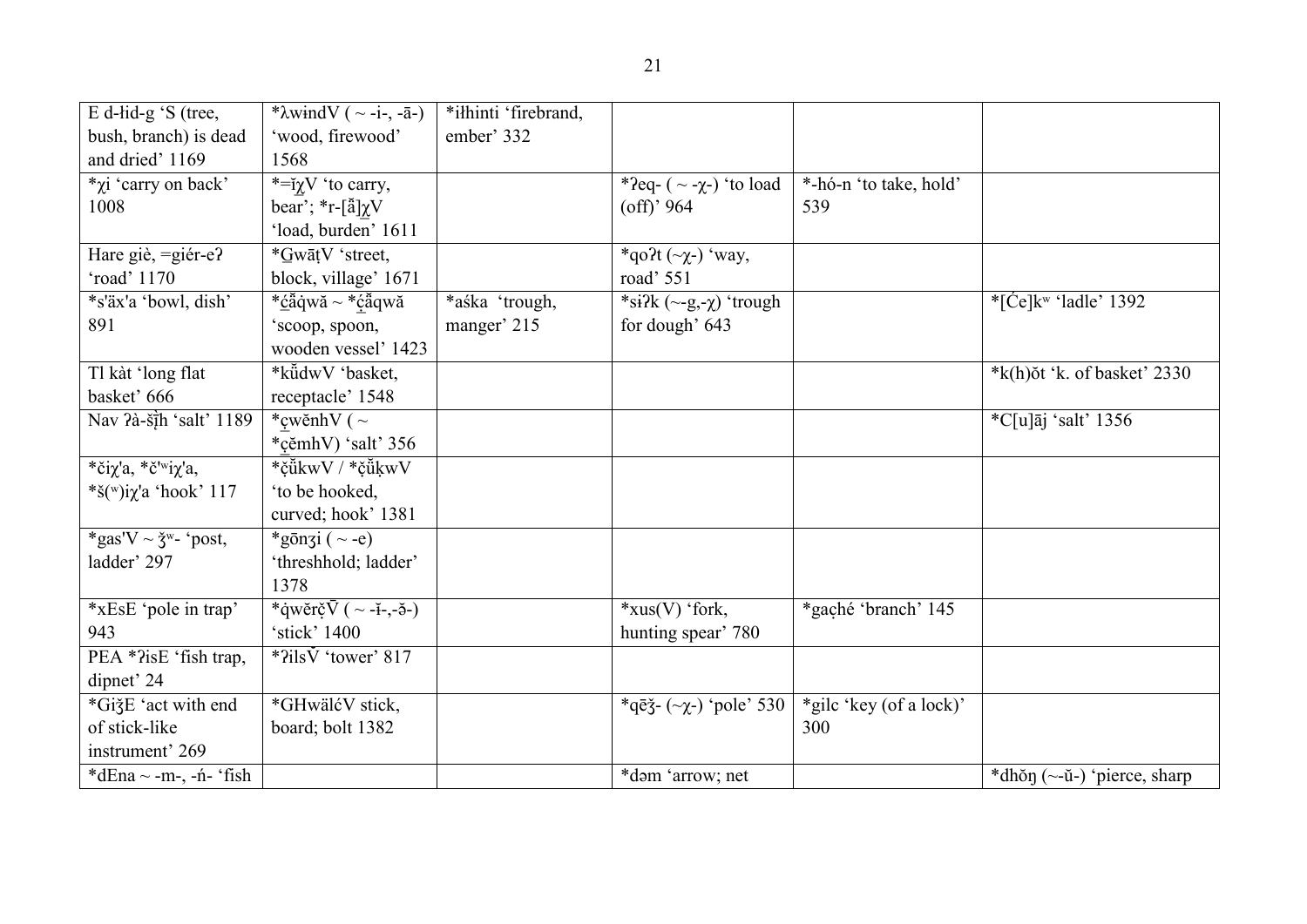| spear, harpoon' 195                                           |                                                 | needle' 313                       |                     | weapon' 507                                   |
|---------------------------------------------------------------|-------------------------------------------------|-----------------------------------|---------------------|-----------------------------------------------|
| *š <sup>w</sup> əx'ə 'knife;                                  | *čwikwV 'knife'                                 | *čok 'axe' 268                    | *ćak 'pick-axe' 268 | * $\frac{1}{2}h\bar{V}k^w$ 'chisel; axe, hoe' |
| whittle, shave, carve'                                        | 1527                                            |                                   |                     | 1669                                          |
| 761                                                           |                                                 |                                   |                     |                                               |
| $*dA_3V$ 'fire rubbing                                        | *dŭčV 'wood,                                    |                                   |                     |                                               |
| sticks, firewood' 171                                         | firewood' 1613                                  |                                   |                     |                                               |
| $\overline{E}$ - <i>l</i> - $\chi$ a?ł 'handle                | *fül $\lambda$ wi ( ~ - $\delta$ , - $\delta$ ) |                                   |                     |                                               |
| (semicircular type, on                                        | 'handle' 1583                                   |                                   |                     |                                               |
| container)' 1192                                              |                                                 |                                   |                     |                                               |
| $\overline{E}A * sin\chi^w E$ 'scrape,                        | *ca $\chi(w)V/$                                 |                                   |                     |                                               |
| rake, draw a line' 679                                        | * $\frac{c}{c}a\chi(w)V$ 'to scrape,            |                                   |                     |                                               |
|                                                               | scratch' 1893                                   |                                   |                     |                                               |
| *GAs'a 'rip, scratch'                                         | * <u>č</u> VqV / *qVčV 'to                      | * $\S$ [e](?) $\chi$ V 'to shave' | *qhas 'to rub' 486  |                                               |
| 240                                                           | scratch, rub' 1892                              | 836                               |                     |                                               |
| $*\S[\mathfrak{g}]$ ł'V, $*\S^{\mathrm{w}}[\mathfrak{g}]$ ł'V | *=VLwV 'to sweep,                               |                                   |                     |                                               |
| 'rub off, sweep, file'                                        | clear' 1943                                     |                                   |                     |                                               |
| 755                                                           |                                                 |                                   |                     |                                               |
| *näχ <sup>w</sup> V 'string, gut'                             | *Hx5mV 'leather                                 |                                   |                     |                                               |
| 553                                                           | strip, rope, string'                            |                                   |                     |                                               |
|                                                               | 1032                                            |                                   |                     |                                               |
| *?išə 'string' 39                                             | *r?ēćw $\check{V}$ / *ćw $Vr$ ?V                |                                   |                     |                                               |
|                                                               | 'string, bow-string'                            |                                   |                     |                                               |
|                                                               | 1616                                            |                                   |                     |                                               |
| *sEc' <sup>w</sup> E 'belt' 882                               | $*HVr\acute{z}wV$ (/                            |                                   |                     |                                               |
|                                                               | $*$ rV $\langle$ swV) 'belt' 1483               |                                   |                     |                                               |
| *š'Ewš'i 'thread                                              | *= $i[1]\xi wE'$ to roast,                      |                                   | *huy- 'dry' 24      |                                               |
| (fish) on stick for                                           | fry, $\text{dry}'\,2076$                        |                                   |                     |                                               |
|                                                               |                                                 |                                   |                     |                                               |

drying' 730

 $*=\bar{q}V$  'to spin' 1936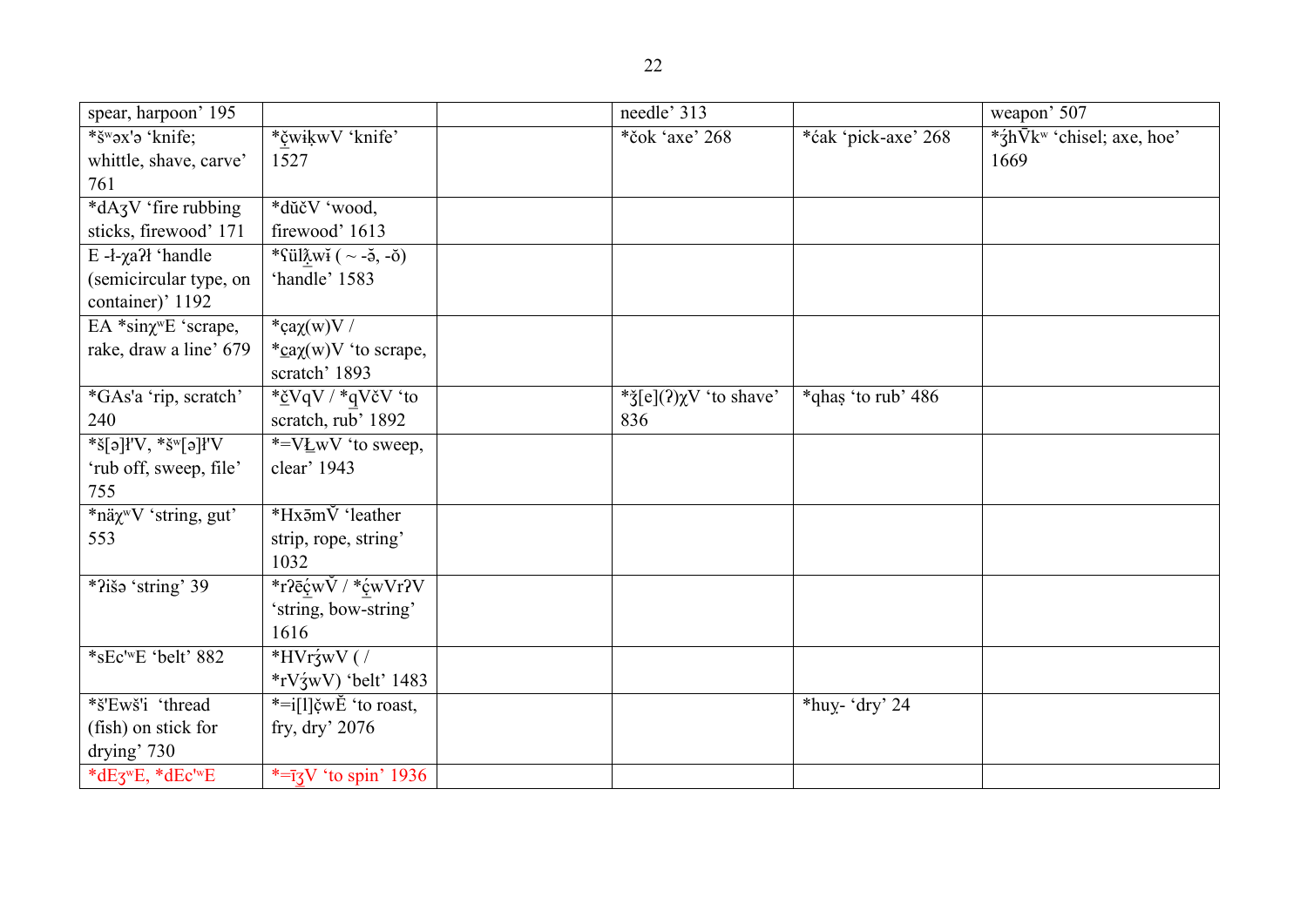| 'twist, spin' 208                     |                                        |                    |                                   |                     |                                           |
|---------------------------------------|----------------------------------------|--------------------|-----------------------------------|---------------------|-------------------------------------------|
| *GEmVc'wV 'twist,                     | *= $\text{HižÅ}[m]$ 'to                |                    | * $2u$ ? $\zeta$ ( ~ x-) 'curved' |                     |                                           |
| squeeze, clasp' 266                   | twist, bend, wind'                     |                    | 143                               |                     |                                           |
|                                       | 1916                                   |                    |                                   |                     |                                           |
| EA *ta?k'a 'twist,                    | *=HikwVn 'to spin,                     |                    | *ki? 'yarn' 394                   |                     | $*$ k(h) $\tilde{a}$ jH 'spin, wind' 2284 |
| turn, spin, roll' 774                 | to knit' 1573                          |                    |                                   |                     |                                           |
| EA *we?c'E 'weave'                    | *HrVćE 'to weave,                      |                    |                                   |                     |                                           |
| 854                                   | plait' 2165                            |                    |                                   |                     |                                           |
| * <i>l'iwi</i> 'tie, wrap, knit'      | *= $V\lambda wE(n)$ ( ~ - $\lambda$ -) |                    |                                   |                     | *lăm $(\sim \lambda)$ 'to plait, wind'    |
| 471                                   | 'to bind, knit, plait'                 |                    |                                   |                     | 1192                                      |
|                                       | 1927                                   |                    |                                   |                     |                                           |
| * $2aqwV$ , * $2aqwV \sim \text{m}$ - | *=igăr 'to weave'                      |                    |                                   |                     |                                           |
| 'tie, weave' 17                       | 1478                                   |                    |                                   |                     |                                           |
| *qAna 'sew' 593                       | * $i$ ir $\chi$ w $V$ r 'to sew'       |                    |                                   |                     |                                           |
|                                       | 1574                                   |                    |                                   |                     |                                           |
| EA *qan?t'a 'patch'                   | *dHeqwV 'spot,                         |                    |                                   |                     |                                           |
|                                       | patch' 2069                            |                    |                                   |                     |                                           |
| $T1 - 2u2s'$                          | *=Hä $\angle$ wĂ 'to pour,             |                    |                                   |                     |                                           |
| 'wash'1182                            | wash' 1944                             |                    |                                   |                     |                                           |
| EA *dawa 'sit' 177                    | $WC * t wV$ 'to sit' 757               |                    |                                   |                     | $*$ tūn / $*$ tūk 'sit, stay' 1005        |
| *q <sup>w</sup> i 'sit (pl.)' 622     | $*=$ iqwV 'to sit; to                  |                    | $*$ xu- 'to sit' 770              |                     | *kă ( ~ g-, q-, G-; -t) 'sit,             |
|                                       | be' 88                                 |                    |                                   |                     | dwell' 2128                               |
| $\sqrt[*]{a}$ be in position,         | *= $e$ $\chi$ (w) $Vr$ 'to sit, be     | *e-ari 'to sit' 88 |                                   | *hur-'sit' $543$    |                                           |
| lie, sit' 15                          | quiet' 194                             |                    |                                   |                     |                                           |
| $PA * məl 'sleep (n.)'$               | *fiem $\lambda$ Ă 'dream'              | *lo 'sleep' 91     |                                   | *-wélźi 'dream' 287 | $*$ měn (/ $*$ měk) 'dream' 71            |
| 1190                                  | 525                                    |                    |                                   |                     |                                           |
| *hEła 'sleep' 338                     | *=HVwXĀn 'to                           |                    |                                   |                     |                                           |
|                                       | sleep' 338                             |                    |                                   |                     |                                           |
| EA *ca?łk'a, *ca?lGa                  | *čalk <sup>w</sup> V-/*čalqwV-         |                    |                                   | *ćaq 'to chew' 158  | Tib. cag cag                              |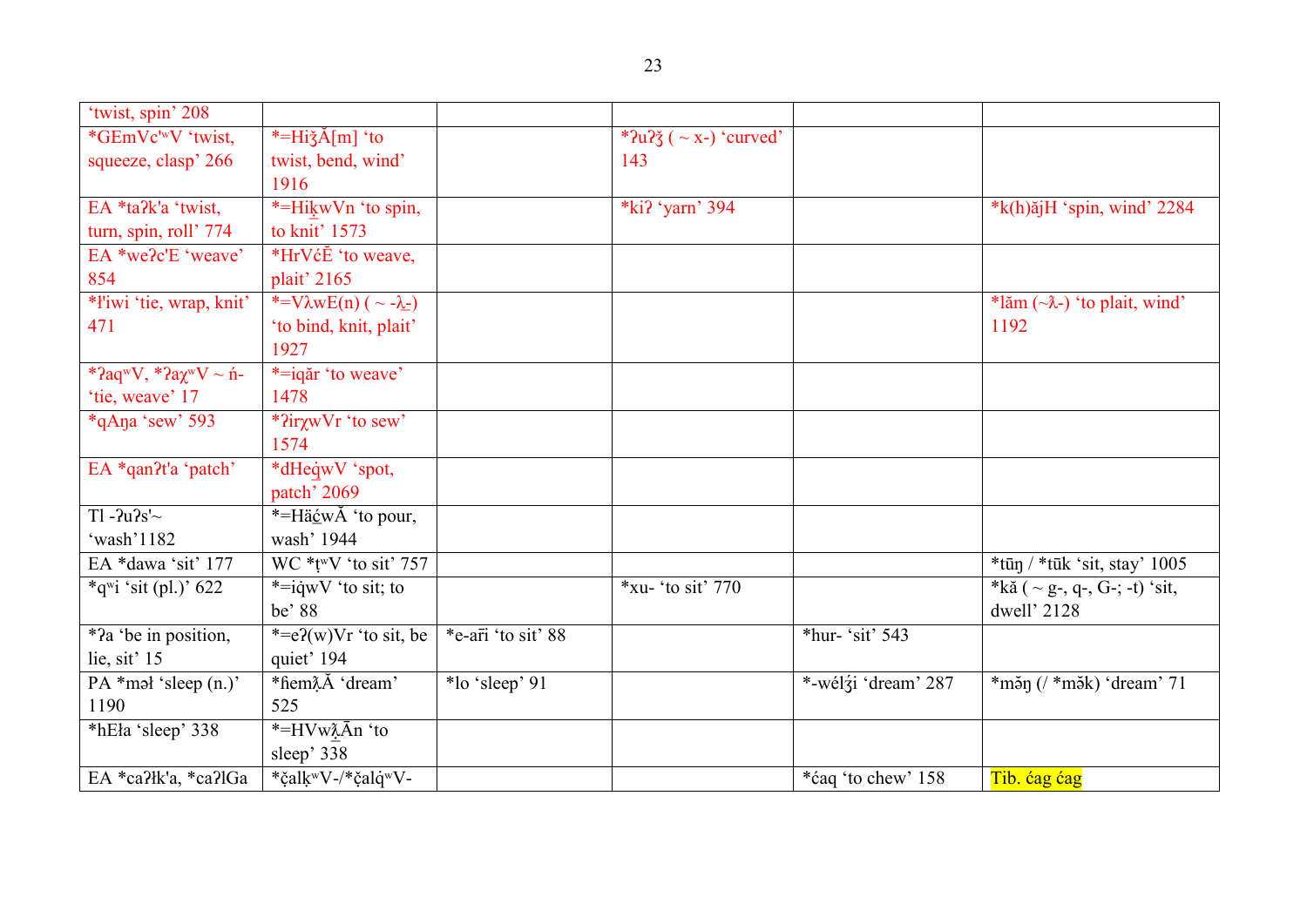| 'hold in mouth, beak,                    | 'to chew, bite' 192                               |                |                                           |                        |                                           |
|------------------------------------------|---------------------------------------------------|----------------|-------------------------------------------|------------------------|-------------------------------------------|
| clench between teeth'                    |                                                   |                |                                           |                        |                                           |
| 75                                       |                                                   |                |                                           |                        |                                           |
| * <i>l'w</i> owE 'suck;                  |                                                   |                |                                           | *-Itáu- 'to lick' 281  | $*l(j)$ aw (~- $\partial w$ , -iw) 'lick' |
| breast, nipple'                          |                                                   |                |                                           |                        | 1778                                      |
| EA *χač'a 'gnaw,                         | <i>*</i> χinčV 'cheek; jaw'                       |                |                                           |                        |                                           |
| chew, bite'                              | 947                                               |                |                                           |                        |                                           |
| *?liq'E 'swallow,                        | *HěmGĂ 'to bite'                                  |                |                                           | *káu-/*qáu-'to put     | $*$ k(h)ejH 'bite' 561                    |
| carry in mouth' 48                       | 277                                               |                |                                           | in mouth, chew' 414    |                                           |
| *nAn <sup>w</sup> a 'drink' 548          |                                                   | *e-an 'eat' 28 |                                           | *me-n- 'drink' 22      | *?iǎmH 'drink' 1992                       |
| *cwana $\sim$ -ä- 'see,                  | *=VrλwEn ( ~ -λ-)                                 |                |                                           |                        |                                           |
| look' 77                                 | 'to see, look' 579                                |                |                                           |                        |                                           |
| $*$ tä[j]a, -ə 'look' 787                |                                                   |                | $*$ t-un 'to see' 734                     |                        | *th(r) $i\bar{a}$ n (~dh-) 'look, see'    |
|                                          |                                                   |                |                                           |                        | 1063                                      |
| EA *xa? 'eat' 916                        | *?ikwVn 'to eat'                                  |                |                                           |                        |                                           |
|                                          | 276                                               |                |                                           |                        |                                           |
| EA *q'imə, *qimə                         |                                                   |                |                                           |                        | * $k\bar{5}m(H)$ (~g-) 'hold in           |
| 'provisions, grub                        |                                                   |                |                                           |                        | mouth' 2240                               |
| (food for a trip)' 625                   |                                                   |                |                                           |                        |                                           |
| * $i^{2}$ is' <sup>w</sup> V ~ ń- 'call, | $\overline{e^*} = \tilde{e} \lambda wV$ 'to call, |                |                                           |                        | $*l\bar{o}$ 'sing' 1783                   |
| summon' 38                               | cry, sing' 594                                    |                |                                           |                        |                                           |
| EA *č'aGa, -q'- 'hear'                   | * $\chi$ VçV ( ~ x-) 'to                          |                |                                           |                        |                                           |
| 715                                      | hear' 435                                         |                |                                           |                        |                                           |
| *hamaǯǝ, *χamasǝ                         | *HVžVw- 'to itch,                                 |                | * $2\bar{a}$ 3 - (~x-,- $\zeta$ -) 'to be | *za-k 'rheumatic pain' |                                           |
| 'itch, tickle' 976                       | to hurt' 1886                                     |                | ill' $46$                                 | 411                    |                                           |
| EA $*_{x}$ <sup>w</sup> a 'grow' 915     | *= $eg(w)V$ 'to grow'                             |                |                                           |                        |                                           |
|                                          | 175                                               |                |                                           |                        |                                           |
| *c'Ak'E, *k'Ac'E                         | *çəqV ( $\sim$ -ŏ-,-ĕ-)                           |                | *t[i](?)qəǯ- 'scraper,                    |                        | *chīkw 'axe, chop, chisel'                |
| 'sharp, (sharp) edge'                    | 'sharp' 2063                                      |                | strickle' 701                             |                        | 1234                                      |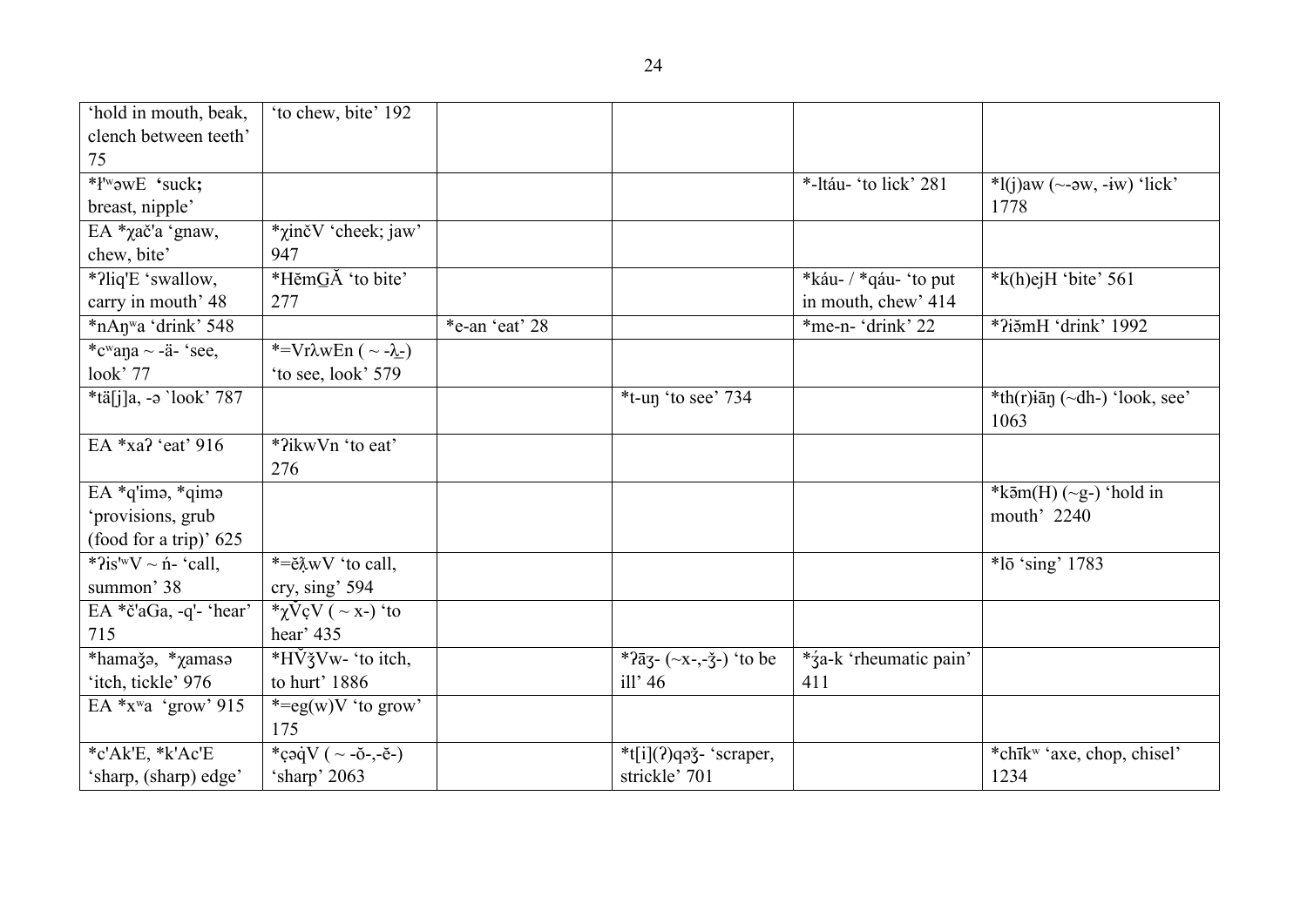| *guti 'few, a little'<br>165 | *khut 'short' 171  |
|------------------------------|--------------------|
|                              | *baldá 'burden, lo |

| 'short' 314                                 | 'short; short-eared'<br>314   | 165                  |                          |                                 |                                       |
|---------------------------------------------|-------------------------------|----------------------|--------------------------|---------------------------------|---------------------------------------|
| *dałwa 'heavy' 182                          |                               |                      |                          | *baldá 'burden, load'<br>337    | *Xij 'heavy' 1933                     |
| *Ga 'by, beside, near'                      | *higVrV 'near' 396            |                      | *?ikVl ( $\sim$ -x-, -r) |                                 | *k(r) $5j$ ( ~ g-, q-, G-; -s)        |
| 233                                         |                               |                      | 'close to, near' 1002    |                                 | 'near, close' 2218                    |
| *ł'ä 'bottom; hind                          | *Hảonŭ, *Hnoảŭ                |                      |                          |                                 | *Xăn 'floor, arena' 1893              |
| end' 454                                    | 'bottom' 1397                 |                      |                          |                                 |                                       |
| *ňaž <sup>w</sup> i (? *ňäź <sup>w</sup> i) | *hāmçĔ 'half,                 |                      | $*$ su-'half' 649        |                                 |                                       |
| 'middle' 578                                | middle' 966                   |                      |                          |                                 |                                       |
| *š'i 'corner' 723                           | *mūrzwĕ 'corner,              |                      |                          |                                 |                                       |
|                                             | edge' 695                     |                      |                          |                                 |                                       |
| $*_\chi$ i 'point, end' 984                 | *=ăĥwV 'edge,                 |                      |                          | *- $\frac{W}{A}$ *hVrV 'top (of | $*$ ji 'face' 1456                    |
|                                             | point; face' 929              |                      |                          | mountain), comb,                |                                       |
|                                             |                               |                      |                          | crest' edge; sharp' 15          |                                       |
|                                             |                               |                      |                          |                                 |                                       |
| * $\chi$ 'a 'middle; crotch'                | *=ě\L 'middle, half'          | *erdi 'half, middle' | $*$ ?a?l 'half' 2        |                                 | * $\lambda$ ăj 'navel, centre' 1877;  |
| 508                                         | 779                           | 240                  |                          |                                 | * $\lambda$ iăn (? ~ -m) 'heart' 1837 |
| *cEwa 'fore part,                           | *cwi 'in front,               |                      |                          |                                 |                                       |
| first' $361$                                | before' 2235                  |                      |                          |                                 |                                       |
| EA *da 'mouth                               |                               | *tini 'top, summit'  |                          | *-thán 'top' 165                | *tēn $H$ (~d-) 'top' 899              |
| (exterior), lid, cover'                     |                               | 161                  |                          |                                 |                                       |
| 166                                         |                               |                      |                          |                                 |                                       |
| $*GV, *_{\chi}V$ 'down,                     | $*=\check{a} \chi A$ 'bottom, | *behe 'ground, floor |                          |                                 | $*j\check{u}(k)$ 'down, descend' 1463 |
| under, underneath,                          | lower part' 484               | ; lower (part),      |                          |                                 |                                       |
| beneath, below' 271                         |                               | bottom; below' 360   |                          |                                 |                                       |
|                                             |                               |                      |                          |                                 |                                       |

70

\*<u>k</u>HāṭwV/ \*<u>k</u>wH

\*<u>k</u>HāṭwV/ \*<u>k</u>wH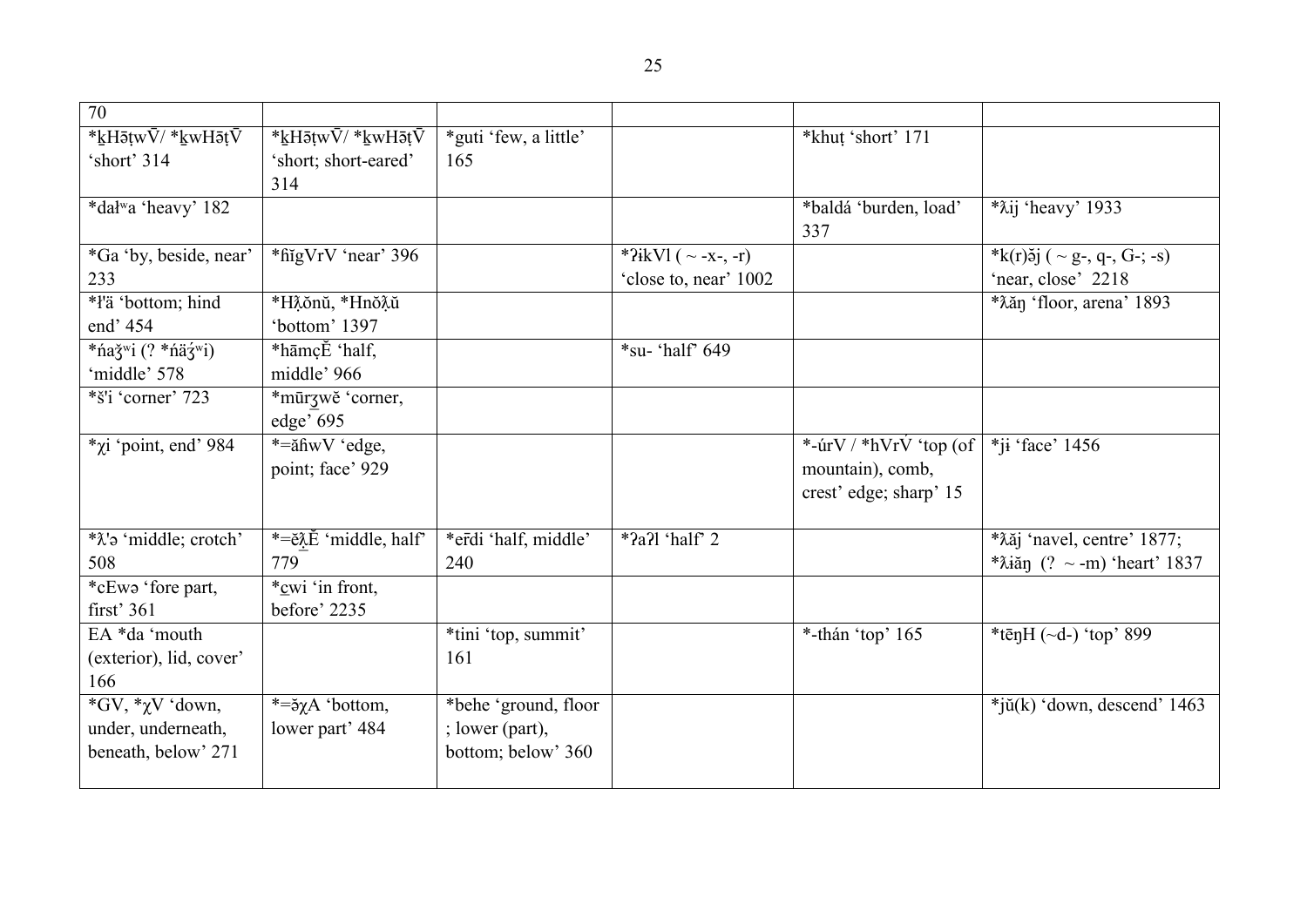| *g <sup>w</sup> Eg <sup>w</sup> š'E 'point(ed), | * $kw\check{e}k\check{e}$ (~- $\check{a}$ -,- $\check{1}$ ) |                       |                              |                        | *kēkw (~ g-, q-, G-) 'limit'          |
|-------------------------------------------------|-------------------------------------------------------------|-----------------------|------------------------------|------------------------|---------------------------------------|
| corner' 304                                     | 'edge, point, corner'                                       |                       |                              |                        | 2164                                  |
|                                                 | 968                                                         |                       |                              |                        |                                       |
| *śwAna 'old (person,                            | *śwäni 'year' 146                                           |                       | *siń 'old, withered'         | *den 'year' 129        | $*n\bar{p}$ (s-) 'year' 587           |
| animal); old age' 920                           |                                                             |                       | 637                          |                        |                                       |
| EA *λ'iχi 'left                                 | $*2\overline{V}n\lambda V$ 'left' 1806                      |                       |                              |                        |                                       |
| (handed)' 467                                   |                                                             |                       |                              |                        |                                       |
| *G <sup>w</sup> Ena 'dry' 279                   | *= $iGwAr$ 'dry, to                                         | *agor 'dry', *egari   | * $q_0(2)r_1$ - (~-1-) 'dry' |                        | *kār 'dry' 2159                       |
|                                                 | $\text{dry}' 29$                                            | 'thirst' 23           | 575                          |                        |                                       |
| *ciχ <sup>'w</sup> E, *ciχ <sup>w</sup> E 'red, | *ćakwV- 'white,                                             |                       | *tä?k- 'white' 683           |                        |                                       |
| yellow; urine' 367                              | yellow' 329                                                 |                       |                              |                        |                                       |
| <i>*</i> χΑšο 'curve, burl'                     | *ąHwěmčV 'hook,                                             |                       |                              |                        |                                       |
| 970                                             | curved' 1802                                                |                       |                              |                        |                                       |
| *χ'im ζΕ, *χim sE                               | Lak q'urč'i-                                                |                       |                              |                        |                                       |
| sour, stinking' 1036                            | кислый, горький,                                            |                       |                              |                        |                                       |
|                                                 | прогорклый'                                                 |                       |                              |                        |                                       |
| *xAk'a 'dry' 919                                | *GwiGwVr- 'dry'                                             |                       | $*qV[2G]$ i- 'dry' 580       | $*$ qaq-'dry' 23       | $*$ g(h)jāk 'dry' 323                 |
|                                                 | 29                                                          |                       |                              |                        |                                       |
| * $\chi^w$ əLi, * $x^w$ əLi,                    | *gwērV 'circle,                                             | *gwurdi 'wheel' 282   |                              |                        | * $k^{\text{w}}$ rĕłH (~ -ia-) 'roll, |
| *gwaŁi 'roll' 1064                              | round, to roll' 1064                                        |                       |                              |                        | surround' 2280                        |
| *jaźa, *jaśa 'small'                            | *HVnsV 'small' 646                                          |                       |                              |                        |                                       |
| 1079                                            |                                                             |                       |                              |                        |                                       |
| EA * ž <sup>w</sup> aHe                         | *hVmćV 'fear,                                               | *isü 'fright, terror' |                              | uš (gan-) 'to fear, be |                                       |
| 'frightened, startled,                          | fright' 1976                                                | 213                   |                              | afraid; be wild,       |                                       |
| shocked' 1130                                   |                                                             |                       |                              | frightful'             |                                       |
| Tl č'a?k <sup>w</sup> 'long ago'                | PNakh *čaq 'far,                                            |                       |                              |                        |                                       |
| 1163                                            | distant'                                                    |                       |                              |                        |                                       |
| E Ga?q' 'bracelet,                              | *gīrgwV 'circle,                                            |                       |                              |                        |                                       |
| hoop'; Ge?q'-ł                                  | round'84                                                    |                       |                              |                        |                                       |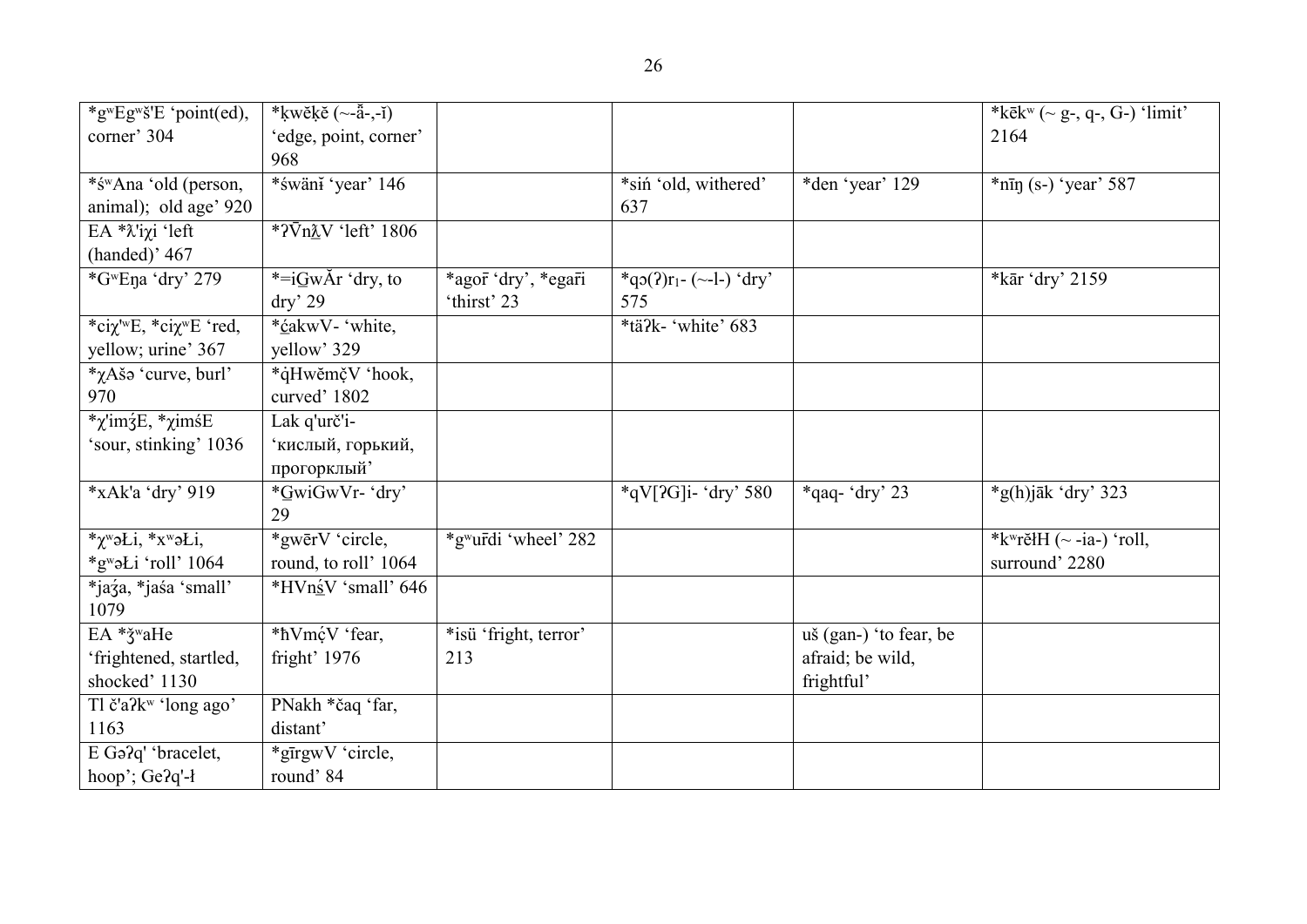| 'bracelet, hoop,                         |                                                         |                        |                                  |                         |                                                     |
|------------------------------------------|---------------------------------------------------------|------------------------|----------------------------------|-------------------------|-----------------------------------------------------|
| piston-ring' 1180                        |                                                         |                        |                                  |                         |                                                     |
| *3"iwV 'good,                            | * $2V(n) \xi V$ 'good' 47                               |                        |                                  |                         |                                                     |
| pleasant' 319                            |                                                         |                        |                                  |                         |                                                     |
| *2a 'move end, face,                     | $*=\bar{e}$ <sup>2</sup> V 'to move,                    |                        |                                  |                         |                                                     |
| hand, order' 1                           | pass over' 1833                                         |                        |                                  |                         |                                                     |
| *?ja 'be in                              | $\sqrt{\frac{1}{2}}$ = $\frac{1}{2}$ ahw $V(r)$ 'to do' |                        | *w $\nabla \xi$ - (~*b-) 'to do, |                         | *q <sup>w</sup> [i]ăj ( ~ *? <sup>w</sup> -) 'make; |
| position/situation,                      | 1826                                                    |                        | make' 758                        |                         | divide, distribute' 431                             |
| happen; do' 51                           |                                                         |                        |                                  |                         |                                                     |
| *c <sup>w</sup> ine 'flee, run to        | *=iλwVn 'to run'                                        |                        |                                  |                         |                                                     |
| safety' 91                               | 1872                                                    |                        |                                  |                         |                                                     |
| *GAG <sup>w</sup> č'a ~ G <sup>w</sup> - | *=HoqV 'to sink'                                        |                        |                                  |                         |                                                     |
| 'sink, flounder in the                   | 1967                                                    |                        |                                  |                         |                                                     |
| water; fish trap' 236                    |                                                         |                        |                                  |                         |                                                     |
| *häwa 'move, go                          | *= $V2wV(r)$ 'to go,                                    | *e-oHa-n 'to go' $375$ | *hej $V\eta$ 'to go' 350         | *né- 'walk $(go)$ ' 108 | * $2^{\omega}$ ă (s-, -n) 'go' 2012                 |
| (unseen or                               | to come' 161                                            |                        |                                  |                         |                                                     |
| imperceptibly)' 335                      |                                                         |                        |                                  |                         |                                                     |
| *ł <sup>w</sup> EdE 'glide, slide'       | * $2V_1^{\prime\prime}$ V(r) to 'crawl,                 | *lera 'slip, slide'    |                                  |                         |                                                     |
| 487                                      | glide' 1838                                             | 230                    |                                  |                         |                                                     |
| *X'Et'i 'pour, scatter'                  | *=itVl 'to drip, drop,                                  |                        |                                  |                         |                                                     |
| 510                                      | pour; wet' 1693                                         |                        |                                  |                         |                                                     |
| EA *qa 'come, go,                        | *= $i\chi$ wV ( ~ -q-) 'to                              |                        |                                  |                         |                                                     |
| move' 595                                | go, to come, to                                         |                        |                                  |                         |                                                     |
|                                          | enter' 401                                              |                        |                                  |                         |                                                     |
| *qaGV 'fall, alight,                     | *=aqwV 'to fall, to                                     |                        | *?a(?)q-ot- $(-G$ -,- $\chi$ -)  |                         |                                                     |
| squat' 605                               | lie; to get into' 1830                                  |                        | 'to sleep' 29                    |                         |                                                     |
| *tEk'wa 'dig out,                        | *HrīķwV 'to bore,                                       |                        | * $?uK-$ (~x-) 'to dig'          |                         | $*$ ruak (k-) 'cavity' 820                          |
| clean out/off'                           | dig' 1932                                               |                        | 153                              |                         |                                                     |
| *tə 'lie prone, sleep'                   | *= $V$ twV 'to lie, to                                  |                        |                                  |                         |                                                     |